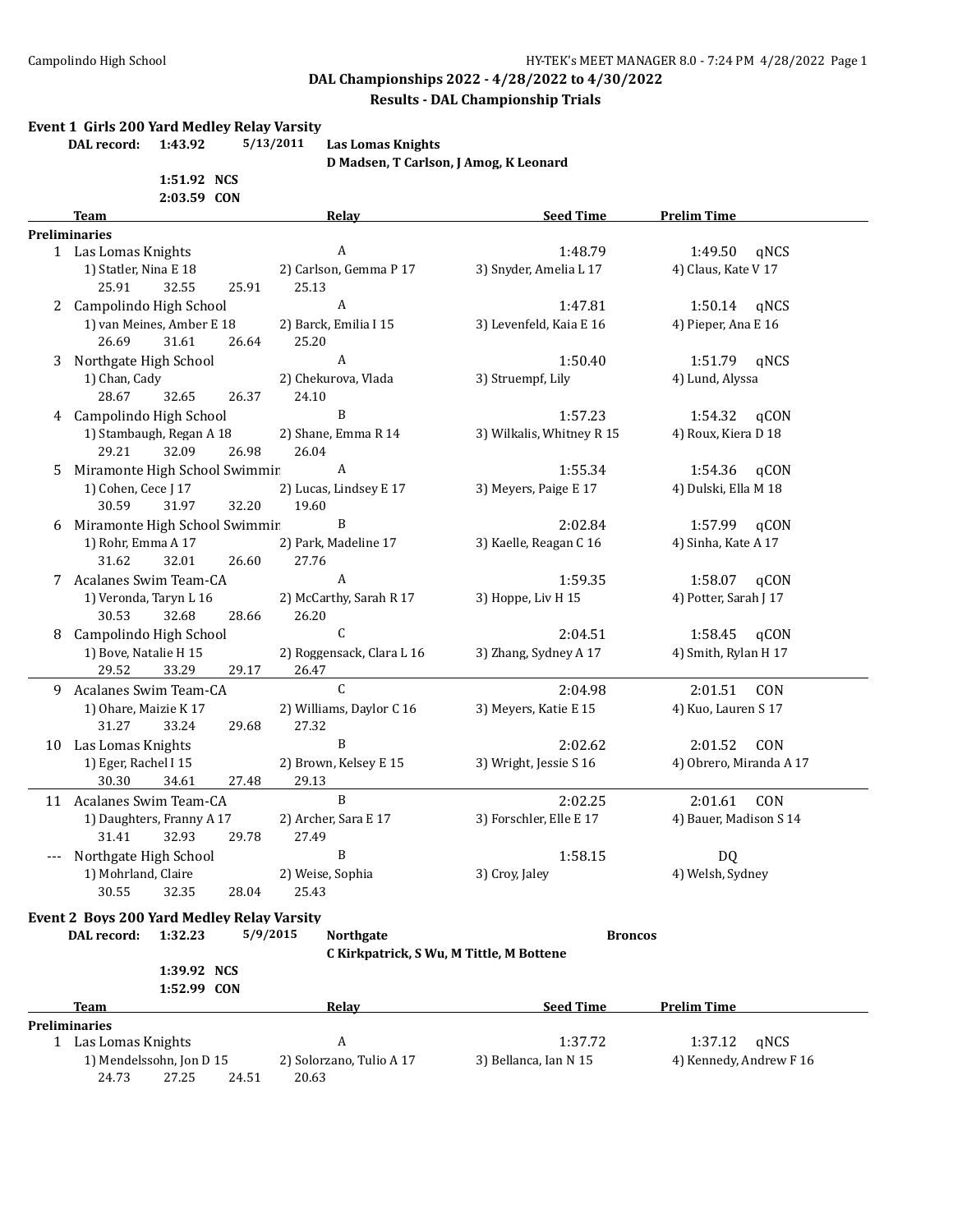#### **Results - DAL Championship Trials**

### **Preliminaries ... (Event 2 Boys 200 Yard Medley Relay Varsity)**

|    | <b>Team</b>                              |       | <b>Relay</b>                   | <b>Seed Time</b>        | <b>Prelim Time</b>       |
|----|------------------------------------------|-------|--------------------------------|-------------------------|--------------------------|
|    | 2 Campolindo High School                 |       | $\boldsymbol{A}$               | 1:39.62                 | 1:39.78<br>qNCS          |
|    | 1) Younger, Owen C 18<br>24.78<br>27.61  | 24.48 | 2) Ohare, Hayden R 15<br>22.91 | 3) Lalli, Reid G 16     | 4) Rego, Nate 18         |
| 3  | Northgate High School                    |       | $\boldsymbol{A}$               | 1:39.63                 | qCON<br>1:41.09          |
|    | 1) Wendler, Mason                        |       | 2) Mohrland, Jacob             | 3) Fong, A.J.           | 4) Kengla, Kyle          |
|    | 26.13<br>28.59                           | 24.31 | 22.06                          |                         |                          |
|    | 4 Northgate High School                  |       | B                              | 1:43.13                 | 1:42.12<br>qCON          |
|    | 1) Flora, Kyle                           |       | 2) Manuel, Marcus              | 3) Thomas, Larwence     | 4) Meriam, Tommy         |
|    | 28.31<br>28.09                           | 24.12 | 21.60                          |                         |                          |
| 5  | Miramonte High School Swimmir            |       | A                              | 1:41.51                 | 1:42.51<br>qCON          |
|    | 1) Washburn, Lucas K 16                  |       | 2) Cole, Justin J 16           | 3) Kaelle, Ryan S 16    | 4) Quinnild, Thomas H 18 |
|    | 27.33<br>28.03                           | 24.11 | 23.04                          |                         |                          |
|    |                                          |       |                                |                         |                          |
| 6  | Acalanes Swim Team-CA                    |       | $\boldsymbol{A}$               | 1:45.33                 | 1:42.90<br>qCON          |
|    | 1) Eubanks, Grant E 16<br>28.70          |       | 2) Dreyer, Will I 16<br>23.44  | 3) Etnyre, Parker R 16  | 4) Brock-Utne, Matt B 17 |
|    | 26.25                                    | 24.51 | $\, {\bf B}$                   |                         |                          |
| 7  | Campolindo High School                   |       |                                | 1:42.15                 | 1:44.24<br>qCON          |
|    | 1) Temkin, West J 18                     |       | 2) Smith, Parker R 15          | 3) Venable, Harley R 17 | 4) Lenahan, Cooper M 17  |
|    | 25.22<br>29.07                           | 25.05 | 24.90                          |                         |                          |
| 8  | Miramonte High School Swimmir            |       | B                              | 1:54.09                 | 1:44.39<br>qCON          |
|    | 1) Haines, Logan E 16                    |       | 2) Lewis, Luke W 16            | 3) Kurtz, Grant A 15    | 4) Lenk, Tyler C 17      |
|    | 27.67<br>28.00                           | 25.29 | 23.43                          |                         |                          |
|    | 9 Las Lomas Knights                      |       | B                              | 1:47.14                 | 1:49.17<br>CON           |
|    | 1) Harris, Nicholas B 15                 |       | 2) Hudson, Dallas C 15         | 3) Seward, Carter D 14  | 4) Cajski, Nick V 16     |
|    | 27.63<br>30.73                           | 25.93 | 24.88                          |                         |                          |
| 10 | Acalanes Swim Team-CA                    |       | B                              | 1:51.97                 | 1:52.00<br>CON           |
|    | 1) Hanson, Cale T 15                     |       | 2) Harrington, Sean L 17       | 3) Melfi, Beck G 18     | 4) Ramirez, Hans A 15    |
|    | 30.65<br>31.53                           | 26.31 | 23.51                          |                         |                          |
|    | Event 3 Girls 200 Yard Freestyle Varsity |       |                                |                         |                          |
|    | DAL record:<br>1:50.86                   |       | 5/9/2017<br>Sophia Cavalli     |                         | Campolindo               |
|    | 1:56.21 NCS                              |       |                                |                         |                          |
|    | 2:02.99 CON                              |       |                                |                         |                          |
|    | Name                                     |       | Age School                     | <b>Seed Time</b>        | <b>Prelim Time</b>       |
|    | <b>Preliminaries</b>                     |       |                                |                         |                          |
|    | 1 Statler, Nina E                        |       | 18 Las Lomas Knights           | 1:50.56                 | 1:49.81<br>qNCS          |
|    | 25.42<br>27.69                           | 28.29 | 28.41                          |                         |                          |
| 2  | Snyder, Amelia L                         |       | 17 Las Lomas Knights           | 1:53.19                 | 1:53.69<br>qNCS          |
|    | 26.83<br>28.70                           | 29.17 | 28.99                          |                         |                          |
| 3  | Smith, Adriana K                         |       | 16 Campolindo High School      | 1:54.22                 | 1:53.90<br>qNCS          |
|    | 26.25<br>28.64                           | 29.35 | 29.66                          |                         |                          |
|    | Struempf, Lily                           |       | Northgate High School          | 1:52.03                 | qCON<br>1:56.76          |
| 4  | 27.79<br>30.00                           | 30.22 | 28.75                          |                         |                          |
|    |                                          |       |                                |                         |                          |
| 5. | Fok, Lexi L                              |       | 18 Campolindo High School      | 2:01.28                 | qCON<br>1:56.80          |
|    | 27.62<br>30.07                           | 29.80 | 29.31                          |                         |                          |
| 6  | Blackwell, Maddie M                      |       | 15 Campolindo High School      | 1:55.31                 | qCON<br>1:57.78          |
|    | 27.37<br>29.99                           | 30.55 | 29.87                          |                         |                          |
| 7  | Hawkins, Maggie E                        |       | 17 Campolindo High School      | 1:58.50                 | qCON<br>1:57.99          |
|    | 27.20<br>29.51                           | 30.58 | 30.70                          |                         |                          |
| 8  | Baker, Clare C                           |       | 14 Campolindo High School      | 2:02.24                 | 1:58.67<br>qCON          |
|    | 27.79<br>29.71                           | 30.79 | 30.38                          |                         |                          |
| 9  | Heffelfinger, Heidi                      |       | 18 Acalanes Swim Team-CA       | 2:00.72                 | 1:59.05<br>qCON          |
|    | 27.53<br>30.03                           | 31.10 | 30.39                          |                         |                          |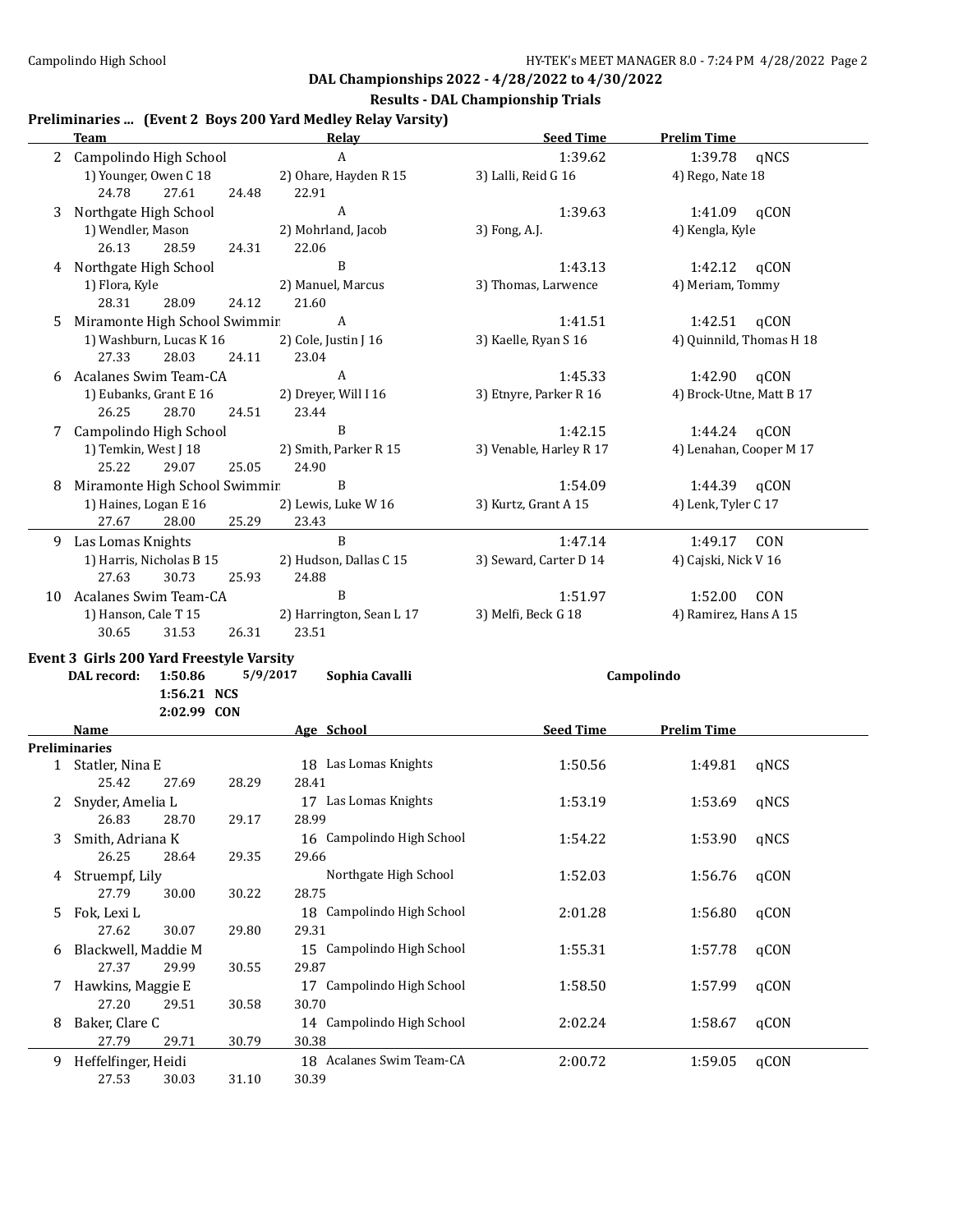#### **Results - DAL Championship Trials**

## **Preliminaries ... (Event 3 Girls 200 Yard Freestyle Varsity)**

|       | <b>Name</b>                                    |          | Age School                                    | <b>Seed Time</b> | <b>Prelim Time</b> |      |
|-------|------------------------------------------------|----------|-----------------------------------------------|------------------|--------------------|------|
|       | 10 Lederle, Sophie M<br>28.87<br>31.25         | 31.04    | 15 Campolindo High School<br>29.63            | 2:06.74          | 2:00.79            | qCON |
|       | 11 Cox, Audrey A<br>27.59<br>30.30             | 32.00    | 16 Acalanes Swim Team-CA<br>32.06             | 2:03.78          | 2:01.95            | qCON |
| 12    | Tuvshintugs, Oyu<br>29.31<br>30.86             | 31.30    | Northgate High School<br>31.17                | 2:01.48          | 2:02.64            | qCON |
| 13    | Cortessis, Ashley K<br>28.46<br>30.73          | 31.99    | 18 Las Lomas Knights<br>31.49                 | 2:02.57          | 2:02.67            | qCON |
|       | 14 Lederle, Sammie A<br>28.37<br>31.45         | 32.50    | 15 Campolindo High School<br>31.08            | 2:06.09          | 2:03.40            | q    |
| 15    | Stice, Izzie M<br>28.94<br>31.26               | 32.00    | 17 Miramonte High School Swimming-HS<br>32.29 | 2:07.67          | 2:04.49            | q    |
|       | 16 Healy, Lauren G<br>30.72<br>27.64           | 32.84    | 17 Campolindo High School<br>33.73            | 2:07.18          | 2:04.93            | q    |
|       | 17 Sagara, Alison B<br>27.97<br>30.88          | 33.07    | 14 Miramonte High School Swimming-HS<br>33.69 | 2:06.99          | 2:05.61            |      |
|       | 18 Berkman, Lucy H<br>29.60<br>32.23           | 33.32    | 16 Miramonte High School Swimming-HS<br>31.96 | 2:07.14          | 2:07.11            |      |
| 19    | Andresen, Kaya<br>28.83<br>32.37               | 33.49    | Northgate High School<br>33.98                | 2:09.04          | 2:08.67            |      |
| 20 -  | Osborn, Lydia K<br>30.02<br>33.02              | 33.64    | 17 Campolindo High School<br>32.37            | 2:08.76          | 2:09.05            |      |
|       | 21 Jackman, Laila<br>30.66<br>33.28            | 1:08.08  | Northgate High School                         | 2:10.67          | 2:12.02            |      |
|       | 22 Anagnost, Eloise B<br>30.28<br>33.15        | 36.39    | 17 Miramonte High School Swimming-HS<br>37.44 | 2:16.48          | 2:17.26            |      |
| $---$ | Lurie, Ally J<br>29.43<br>32.16                | 32.23    | 17 Miramonte High School Swimming-HS<br>32.17 | 2:08.52          | X2:05.99           |      |
| $---$ | Innis, Dania R<br>28.27<br>31.40               | 33.19    | 16 Miramonte High School Swimming-HS<br>33.33 | 2:07.07          | X2:06.19           |      |
|       | <b>Event 4 Boys 200 Yard Freestyle Varsity</b> |          |                                               |                  |                    |      |
|       | 1:35.71<br>DAL record:                         | 5/9/2017 | Alexei Sancov                                 | <b>Northgate</b> |                    |      |
|       | 1:44.01 NCS                                    |          |                                               |                  |                    |      |
|       | 1:50.99 CON                                    |          |                                               |                  |                    |      |
|       | Name                                           |          | Age School                                    | <b>Seed Time</b> | <b>Prelim Time</b> |      |
|       | Preliminaries                                  |          |                                               |                  |                    |      |
|       | 1 Yavuzer-Judd, Theoden                        |          | 17 Campolindo High School                     | 1:45.70          | 1:44.73            | qCON |
|       | 24.08<br>26.26                                 | 27.08    | 27.31                                         |                  |                    |      |
|       | 2 Etnyre, Parker R<br>24.45<br>26.91           |          | 16 Acalanes Swim Team-CA<br>27.26             | 1:49.81          | 1:45.88            | qCON |
| 3     | McMillan, Scott                                | 27.26    | Northgate High School                         | 1:43.59          | 1:45.99            | qCON |
|       | 24.28<br>26.34                                 | 27.69    | 27.68                                         |                  |                    |      |
| 4     | Gunn, Logan M                                  |          | 16 Miramonte High School Swimming-HS          | 1:50.49          | 1:46.42            | qCON |
| 5     | 24.61<br>26.72<br>Parker, Colin                | 27.76    | 27.33<br>Northgate High School                | 1:49.47          | 1:49.14            | qCON |
|       | 24.68<br>27.03                                 | 28.24    | 29.19                                         |                  |                    |      |
| 6     | Davidson, Donovan C<br>25.92<br>27.84          | 28.38    | 18 Miramonte High School Swimming-HS<br>27.17 | 1:51.16          | 1:49.31            | qCON |
| 7     | Monroy, Mateo T                                |          | 17 Las Lomas Knights                          | 1:49.04          | 1:49.89            | qCON |
|       | 25.57<br>27.45                                 | 28.27    | 28.60                                         |                  |                    |      |
| 8     | Galabow, Jacob R<br>25.15<br>27.54             | 28.29    | 17 Las Lomas Knights<br>29.68                 | 1:52.36          | 1:50.66            | qCON |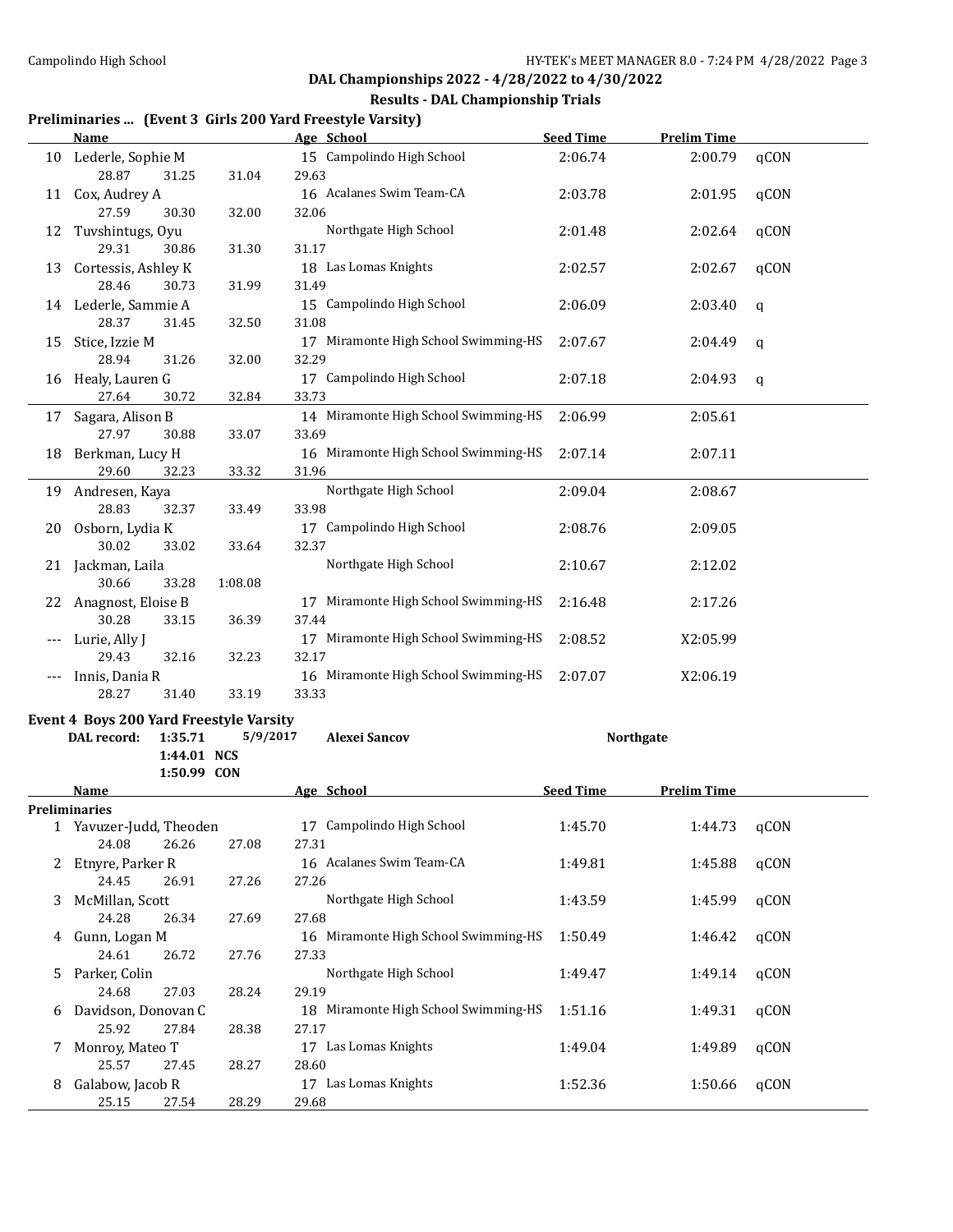#### **Results - DAL Championship Trials**

# **Preliminaries ... (Event 4 Boys 200 Yard Freestyle Varsity)**

|    | Name                                   |          | Age School                                    | <b>Seed Time</b> | <b>Prelim Time</b> |              |
|----|----------------------------------------|----------|-----------------------------------------------|------------------|--------------------|--------------|
| 9. | Fleming, Caleb L<br>26.17<br>28.30     | 28.36    | 17 Campolindo High School<br>27.98            | 1:51.80          | 1:50.81            | qCON         |
|    | 10 King, Dylan M<br>26.08<br>28.69     | 29.31    | 15 Campolindo High School<br>27.55            | 1:58.06          | 1:51.63            | q            |
|    | 11 Cannon, Brady<br>25.48<br>28.81     | 29.23    | Northgate High School<br>29.10                | 1:54.11          | 1:52.62            | q            |
|    | 12 Moreland, Kyle<br>25.76<br>28.49    | 29.74    | Northgate High School<br>28.91                | 1:54.24          | 1:52.90            | q            |
|    | 13 Hollander, John D<br>26.16<br>28.94 | 29.86    | 15 Las Lomas Knights<br>29.26                 | 1:53.96          | 1:54.22            | q            |
|    | 14 Stice, Patrick P<br>25.60<br>28.75  | 30.51    | 15 Miramonte High School Swimming-HS<br>31.34 | 2:00.07          | 1:56.20            | q            |
| 15 | Tunney, Griff A<br>25.29<br>28.23      | 30.83    | 15 Miramonte High School Swimming-HS<br>32.48 | 1:57.88          | 1:56.83            | q            |
|    | 16 Ramirez, Hans A<br>26.85<br>30.51   | 32.34    | 15 Acalanes Swim Team-CA<br>33.30             | 1:59.43          | 2:03.00            | q            |
|    | Event 5 Girls 200 Yard IM Varsity      |          |                                               |                  |                    |              |
|    | DAL record:<br>2:01.71                 | 5/9/2015 | <b>Brittany Usinger</b>                       |                  | <b>Acalanes</b>    |              |
|    | 2:08.65 NCS                            |          |                                               |                  |                    |              |
|    | 2:17.60 CON                            |          |                                               |                  |                    |              |
|    | <u>Name</u>                            |          | Age School                                    | <b>Seed Time</b> | <b>Prelim Time</b> |              |
|    | <b>Preliminaries</b>                   |          |                                               |                  |                    |              |
|    | 1 Barck, Emilia I<br>28.63<br>32.96    | 37.69    | 15 Campolindo High School<br>30.80            | 2:05.88          | 2:10.08            | qCON         |
|    | 2 Fok, Jasmine V<br>28.12<br>32.61     | 39.03    | 16 Campolindo High School<br>30.58            | 2:08.33          | 2:10.34            | qCON         |
| 3  | Carlson, Gemma P<br>28.85<br>34.13     | 38.24    | 17 Las Lomas Knights<br>31.76                 | 2:13.01          | 2:12.98            | qCON         |
|    | 4 Indrisano, Ariel R<br>29.62<br>35.57 | 39.20    | 14 Campolindo High School<br>29.63            | 2:14.14          | 2:14.02            | qCON         |
| 5  | Chan, Cady<br>30.21<br>32.59           | 41.65    | Northgate High School<br>32.37                | 2:14.98          | 2:16.82            | qCON         |
| 6  | Curran, Sofie<br>29.93<br>35.77        | 41.16    | Northgate High School<br>32.18                | 2:19.58          | 2:19.04            | q            |
|    | 7 Hearey, Bea D<br>30.14<br>36.07      | 42.52    | 14 Miramonte High School Swimming-HS<br>31.26 | 2:20.61          | 2:19.99            | q            |
|    | 8 Joyce, Delaney L<br>29.67<br>35.40   | 42.27    | 15 Campolindo High School<br>32.85            | 2:22.72          | 2:20.19            | q            |
| 9  | Kohlmeyer, Jasmine<br>29.97<br>36.30   | 41.17    | Northgate High School<br>34.11                | 2:20.59          | 2:21.55            | $\mathbf{q}$ |
| 10 | Kaelle, Reagan C<br>29.33<br>34.40     | 44.42    | 16 Miramonte High School Swimming-HS<br>34.79 | 2:27.54          | 2:22.94            | <sub>q</sub> |
|    | 11 Petty, Zoe M<br>30.81<br>36.10      | 43.88    | 16 Miramonte High School Swimming-HS<br>32.40 | 2:25.40          | 2:23.19            | <sub>q</sub> |
| 12 | Park, Madeline<br>31.71<br>38.35       | 39.13    | 17 Miramonte High School Swimming-HS<br>34.10 | 2:28.18          | 2:23.29            | q            |
| 13 | Veronda, Taryn L<br>31.60<br>34.48     | 44.36    | 16 Acalanes Swim Team-CA<br>33.43             | 2:25.53          | 2:23.87            | q            |
|    | 14 Hassett, Mary D<br>30.17<br>34.74   | 45.13    | 16 Miramonte High School Swimming-HS<br>34.59 | NT               | 2:24.63            | q            |
| 15 | Weiss, Kyra J<br>30.96<br>37.56        | 44.03    | 16 Acalanes Swim Team-CA<br>34.44             | 2:26.85          | 2:26.99            | q            |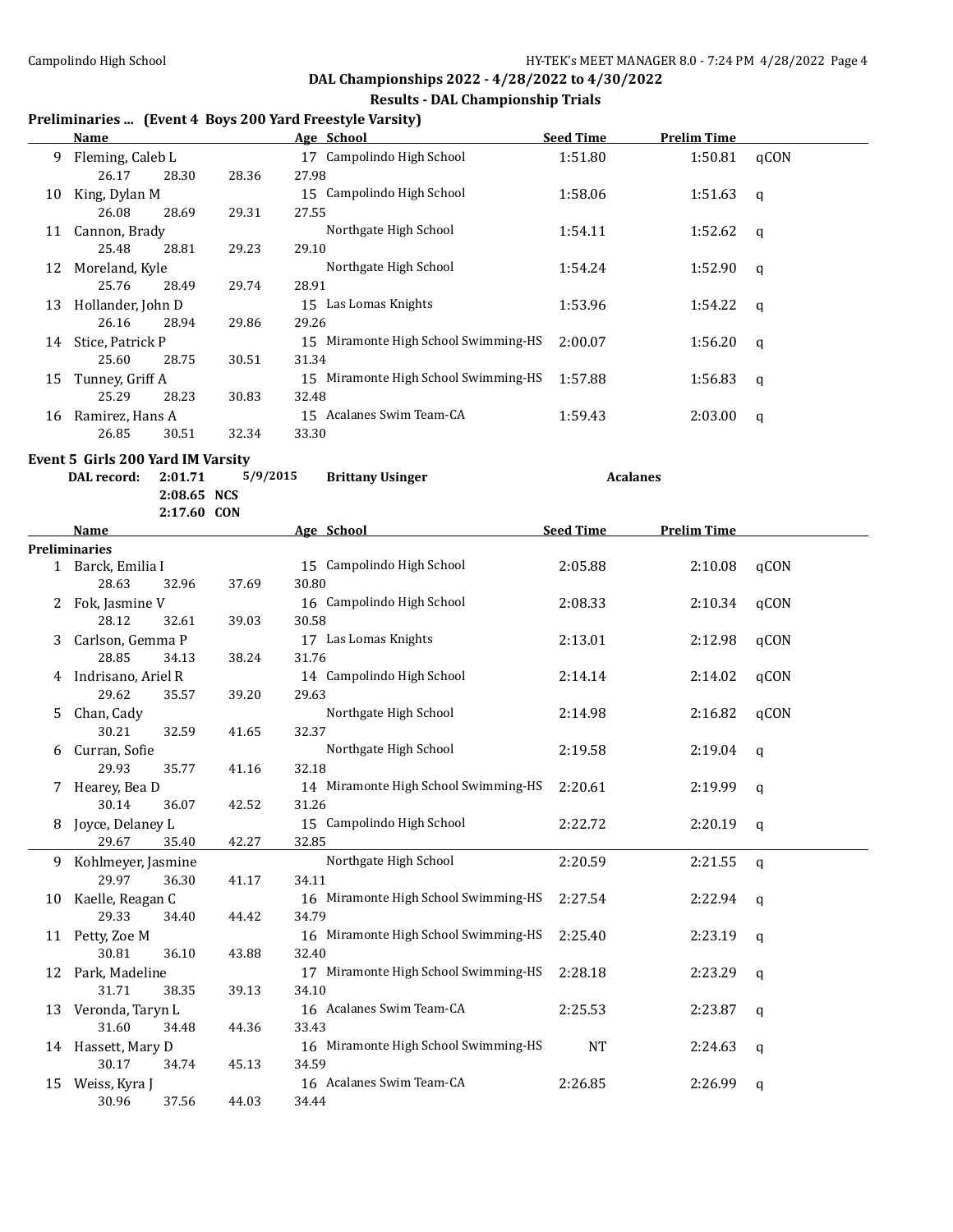|     | Preliminaries  (Event 5 Girls 200 Yard IM Varsity) |             |                                               |                  |                    |      |
|-----|----------------------------------------------------|-------------|-----------------------------------------------|------------------|--------------------|------|
|     | Name                                               |             | Age School                                    | <b>Seed Time</b> | <b>Prelim Time</b> |      |
| 16  | Eger, Rachel I                                     |             | 15 Las Lomas Knights                          | 2:29.31          | 2:29.64            | q    |
|     | 31.01<br>34.64                                     | 48.37       | 35.62                                         |                  |                    |      |
| 17  | Budke, Ellie K                                     |             | 15 Acalanes Swim Team-CA                      | 2:36.38          | 2:33.15            |      |
|     | 32.74<br>39.41                                     | 45.76       | 35.24                                         |                  |                    |      |
| 18  | Meyers, Katie E                                    |             | 15 Acalanes Swim Team-CA                      | 2:42.89          | 2:37.55            |      |
|     | 31.37<br>38.21                                     | 49.28       | 38.69                                         |                  |                    |      |
| 19  | Cheung, Kallie                                     |             | 17 Las Lomas Knights                          | 2:43.59          | 2:46.96            |      |
|     | 37.79<br>42.99                                     | 47.40       | 38.78                                         |                  |                    |      |
|     | Event 6 Boys 200 Yard IM Varsity                   |             |                                               |                  |                    |      |
|     | 1:49.35<br>DAL record:                             | 5/12/2012   | <b>Steven Stumph</b>                          | Campo            |                    |      |
|     | 1:55.64 NCS                                        |             |                                               |                  |                    |      |
|     |                                                    | 2:04.99 CON |                                               |                  |                    |      |
|     | Name                                               |             | Age School                                    | <b>Seed Time</b> | <b>Prelim Time</b> |      |
|     | <b>Preliminaries</b>                               |             |                                               |                  |                    |      |
|     | 1 Wendler, Mason                                   |             | Northgate High School                         | 1:56.27          | 1:57.16            | qCON |
|     | 25.86<br>29.62                                     | 33.63       | 28.05                                         |                  |                    |      |
| 2   | Solorzano, Tulio A                                 |             | 17 Las Lomas Knights                          | 2:02.23          | 1:58.77            | qCON |
|     | 26.04<br>31.86                                     | 32.57       | 28.30                                         |                  |                    |      |
| 3   | Barck, Henrik N                                    |             | 17 Campolindo High School                     | 1:57.67          | 1:59.62            | qCON |
|     | 25.55<br>30.13                                     | 35.59       | 28.35                                         |                  |                    |      |
| 4   | Levy, Nate A                                       |             | 16 Campolindo High School                     | 1:59.94          | 2:00.51            | qCON |
|     | 25.87<br>31.23                                     | 34.32       | 29.09                                         |                  |                    |      |
| 5   | Chu, Michael P                                     |             | 15 Campolindo High School                     | 2:06.54          | 2:01.52            | qCON |
|     | 25.94<br>31.95                                     | 35.28       | 28.35                                         |                  |                    |      |
| 6   | Lalli, Reid G                                      |             | 16 Campolindo High School                     | 2:03.92          | 2:02.21            | qCON |
|     | 26.32<br>32.50                                     | 34.75       | 28.64                                         |                  |                    |      |
| 7.  | Lewis, Daniel                                      |             | Northgate High School                         | 2:03.80          | 2:02.31            | qCON |
|     | 25.71<br>31.27                                     | 35.72       | 29.61                                         |                  |                    |      |
| 8   | Manuel, Michael                                    |             | Northgate High School                         | 2:07.72          | 2:03.78            | qCON |
|     | 25.84<br>30.31                                     | 38.27       | 29.36                                         |                  |                    |      |
| 9.  | Washburn, Loron W                                  |             | 16 Miramonte High School Swimming-HS          | 2:07.09          | 2:06.61            | q    |
|     | 26.26<br>31.53                                     | 37.29       | 31.53                                         |                  |                    |      |
| 10  | Wisk, Ryan A<br>26.77<br>32.68                     | 38.49       | 15 Miramonte High School Swimming-HS<br>28.75 | 2:07.75          | 2:06.69            | q    |
|     | 11 Seward, Carter D                                |             | 14 Las Lomas Knights                          | 2:06.19          |                    |      |
|     | 26.77 32.37                                        | 37.66       | 30.70                                         |                  | 2:07.50            | q    |
|     | 12 Petty, Matteo J                                 |             | 16 Miramonte High School Swimming-HS          | 2:08.79          | 2:08.39            |      |
|     | 26.58<br>31.62                                     | 38.83       | 31.36                                         |                  |                    | q    |
| 13  | Sonoda, Evan                                       |             | Northgate High School                         | 2:13.47          | 2:09.09            |      |
|     | 28.92<br>32.15                                     | 37.11       | 30.91                                         |                  |                    | q    |
|     | 14 Devlin, Christopher M                           |             | 18 Miramonte High School Swimming-HS          | 2:15.72          | 2:11.40            | q    |
|     | 27.24<br>33.82                                     | 38.26       | 32.08                                         |                  |                    |      |
| 15  | Ramirez, Andreas M                                 |             | 18 Acalanes Swim Team-CA                      | 2:22.62          | 2:24.36            | q    |
|     | 29.60<br>35.92                                     | 43.50       | 35.34                                         |                  |                    |      |
| --- | Smith, Parker R                                    |             | 15 Campolindo High School                     | 2:07.36          | DQ                 |      |
|     | 26.82<br>31.98                                     | 35.12       | 29.61                                         |                  |                    |      |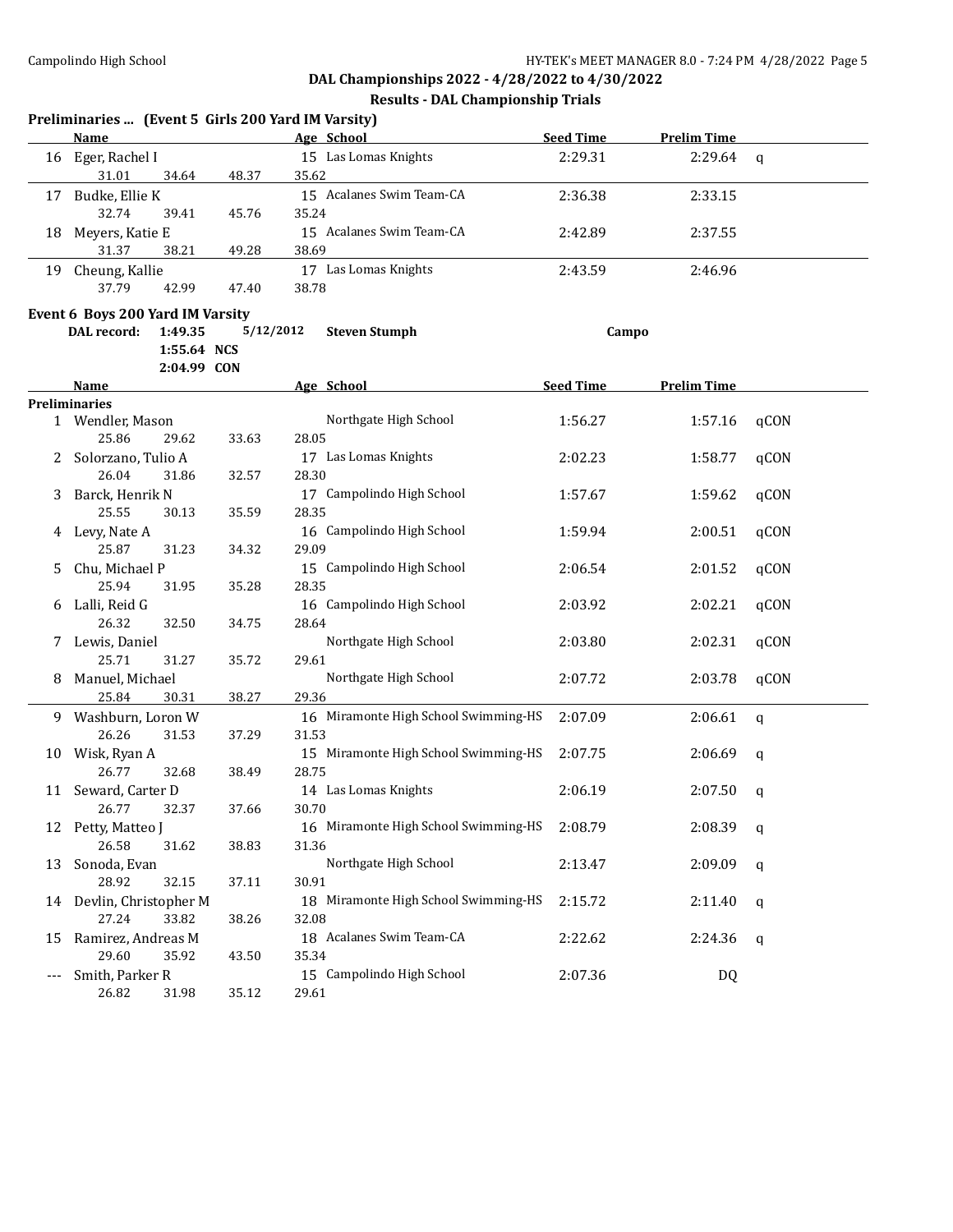|       | Event 7 Girls 50 Yard Freestyle Varsity<br>DAL record: | 22.99<br>24.57 NCS<br>25.59 CON | 5/14/2010 | <b>Kasey Carlson</b>                 |                  | Las Lomas-         |              |
|-------|--------------------------------------------------------|---------------------------------|-----------|--------------------------------------|------------------|--------------------|--------------|
|       | Name                                                   |                                 |           | Age School                           | <b>Seed Time</b> | <b>Prelim Time</b> |              |
|       | <b>Preliminaries</b>                                   |                                 |           |                                      |                  |                    |              |
|       | 1 Lund, Alyssa                                         |                                 |           | Northgate High School                | 23.94            | 24.10              | qNCS         |
| 2     | Stryker, Tali A                                        |                                 | 15        | Miramonte High School Swimming-HS    | 24.86            | 24.14              | qNCS         |
| 3     | Waechter, Lila E                                       |                                 | 17        | Acalanes Swim Team-CA                | 24.67            | 24.48              | qNCS         |
| 4     | Le-Nguyen, Audrey Q                                    |                                 | 16        | Campolindo High School               | 25.37            | 24.77              | qCON         |
| 5     | MacKay, Sophi R                                        |                                 | 16        | Acalanes Swim Team-CA                | 25.05            | 24.79              | qCON         |
| 6     | van Meines, Amber E                                    |                                 | 18        | Campolindo High School               | 25.58            | 24.85              | qCON         |
| 7     | Pieper, Ana E                                          |                                 | 16        | Campolindo High School               | 25.63            | 25.32              | qCON         |
| 8     | Lucas, Lindsey E                                       |                                 | 17        | Miramonte High School Swimming-HS    | 26.11            | 25.65              | $\mathsf{q}$ |
| *9    | Walburg, Sydney K                                      |                                 |           | 16 Las Lomas Knights                 | 25.96            | 25.67              | q            |
| *9    | Lee, Noni                                              |                                 |           | Northgate High School                | 25.70            | 25.67              | q            |
| *9    | Roggensack, Sisi A                                     |                                 |           | 14 Campolindo High School            | 26.09            | 25.67              | q            |
| 12    | Dulski, Ella M                                         |                                 |           | 18 Miramonte High School Swimming-HS | 26.09            | 25.69              | q            |
| 13    | Claus, Kate V                                          |                                 | 17        | Las Lomas Knights                    | 25.71            | 25.79              | q            |
| 14    | Wright, Jessie S                                       |                                 |           | 16 Las Lomas Knights                 | 27.12            | 25.87              | q            |
| 15    | Welsh, Sydney                                          |                                 |           | Northgate High School                | 26.14            | 25.94              | q            |
| 16    | Roggensack, Clara L                                    |                                 |           | 16 Campolindo High School            | 25.96            | 25.97              | a            |
| 17    | Sullivan, Brooke                                       |                                 |           | Northgate High School                | 26.12            | 26.04              |              |
| 18    | Keely, Kaitlyn M                                       |                                 |           | 16 Acalanes Swim Team-CA             | 26.63            | 26.05              |              |
| 19    | Hendrickson, Sophie R                                  |                                 |           | 15 Acalanes Swim Team-CA             | 26.33            | 26.07              |              |
| 20    | Rohrlick, Madison                                      |                                 |           | Northgate High School                | 26.52            | 26.17              |              |
| 21    | Roux, Fiona M                                          |                                 |           | 15 Acalanes Swim Team-CA             | 26.85            | 26.18              |              |
| 22    | Potter, Sarah J                                        |                                 | 17        | Acalanes Swim Team-CA                | 26.23            | 26.26              |              |
| 23    | Cherry, Petra F                                        |                                 | 16        | Miramonte High School Swimming-HS    | 26.36            | 26.29              |              |
| 24    | Roux, Kiera D                                          |                                 | 18        | Campolindo High School               | 26.76            | 26.44              |              |
| 25    | Gubser, Marlena R                                      |                                 | 16        | Campolindo High School               | 27.36            | 26.48              |              |
| 26    | Hoppe, Liv H                                           |                                 | 15        | Acalanes Swim Team-CA                | 26.21            | 26.57              |              |
| 27    | Painter, Anna C                                        |                                 | 17        | Miramonte High School Swimming-HS    | 26.87            | 26.67              |              |
| 28    | Cohen, Cece J                                          |                                 | 17        | Miramonte High School Swimming-HS    | 26.75            | 26.78              |              |
| 29    | Naldoza, Degen D                                       |                                 | 17        | Miramonte High School Swimming-HS    | 26.86            | 26.82              |              |
| 30    | Smith, Rylan H                                         |                                 | 17        | Campolindo High School               | 27.31            | 26.83              |              |
| 31    | Kenney, Payton A                                       |                                 | 17        | Las Lomas Knights                    | 26.93            | 26.90              |              |
| 32    | Fox, Abby                                              |                                 |           | Northgate High School                | 27.33            | 27.03              |              |
| 33    | Kannan, Nikki                                          |                                 |           | Northgate High School                | 26.98            | 27.05              |              |
| 34    | Hansel, Maddy                                          |                                 |           | Northgate High School                | 27.84            | 27.08              |              |
| 35    | Smith, Ally C                                          |                                 |           | 17 Miramonte High School Swimming-HS | 26.89            | 27.20              |              |
| 36    | Daughters, Franny A                                    |                                 |           | 17 Acalanes Swim Team-CA             | 27.36            | 27.21              |              |
| 37    | Mohrland, Claire                                       |                                 |           | Northgate High School                | 27.04            | 27.23              |              |
| 38    | Rorabaugh, Emma D                                      |                                 |           | 18 Campolindo High School            | 27.87            | 27.30              |              |
| 39    | Jones, Emily M                                         |                                 |           | 16 Acalanes Swim Team-CA             | 27.05            | 27.32              |              |
| 40    | Meriam, Emma                                           |                                 |           | Northgate High School                | 27.21            | 27.41              |              |
| 41    | Conner, Ellie A                                        |                                 |           | 16 Las Lomas Knights                 | 27.48            | 27.50              |              |
| 42    | Forschler, Elle E                                      |                                 | 17        | Acalanes Swim Team-CA                | 28.23            | 27.55              |              |
| 43    | Walsh, Maddie O                                        |                                 | 14        | Acalanes Swim Team-CA                | 28.35            | 27.59              |              |
| 44    | Rohr, Emma A                                           |                                 | 17        | Miramonte High School Swimming-HS    | 27.10            | 27.79              |              |
| $*45$ | Hoskins, Carly L                                       |                                 | 18        | Miramonte High School Swimming-HS    | 28.39            | 27.80              |              |
| *45   | Charlton, Sophia M                                     |                                 | 17        | Campolindo High School               | 27.81            | 27.80              |              |
|       |                                                        |                                 |           |                                      |                  |                    |              |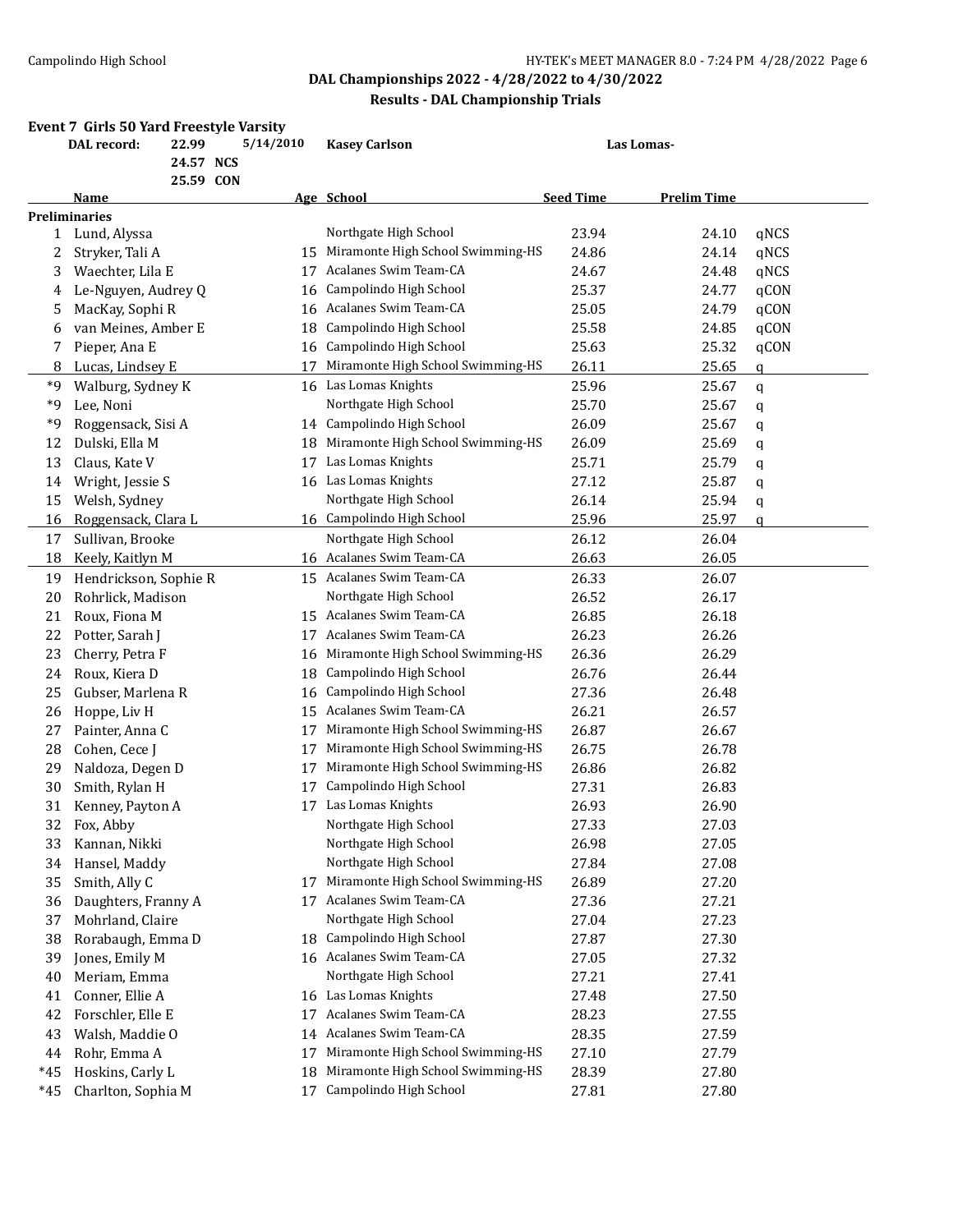#### **Results - DAL Championship Trials**

## **Preliminaries ... (Event 7 Girls 50 Yard Freestyle Varsity)**

|       | Name                   |    | Age School                        | <b>Seed Time</b> | <b>Prelim Time</b> |
|-------|------------------------|----|-----------------------------------|------------------|--------------------|
| 47    | Duff, Shipley E        |    | 16 Acalanes Swim Team-CA          | 27.98            | 27.85              |
| 48    | McIlwain, Juliet C     | 14 | Acalanes Swim Team-CA             | 27.78            | 27.96              |
| 49    | Haugner, Jenny A       | 15 | Acalanes Swim Team-CA             | 28.36            | 27.97              |
| 50    | Williams, Daylor C     | 16 | Acalanes Swim Team-CA             | 27.90            | 28.01              |
| 51    | Rasmussen, Reagan      |    | Northgate High School             | 28.45            | 28.06              |
| 52    | Bauer, Madison S       |    | 14 Acalanes Swim Team-CA          | 28.08            | 28.16              |
| 53    | Chandrasekaran, Geetha |    | Northgate High School             | 28.71            | 28.19              |
| 54    | Berloui, Apameh        | 17 | Miramonte High School Swimming-HS | 28.28            | 28.23              |
| $*55$ | McCarthy, Sarah R      | 17 | Acalanes Swim Team-CA             | 28.94            | 28.34              |
| $*55$ | Bundy, Bella R         | 15 | Acalanes Swim Team-CA             | 28.66            | 28.34              |
| 57    | Kuo, Lauren S          | 17 | Acalanes Swim Team-CA             | 28.32            | 28.42              |
| 58    | Thompson, Georgia C    | 17 | Campolindo High School            | 28.69            | 28.50              |
| 59    | Keely, Krista P        | 16 | Acalanes Swim Team-CA             | 28.90            | 28.53              |
| 60    | Doggett, Mckenna       |    | Northgate High School             | 28.76            | 28.84              |
| 61    | Sinha, Kate A          | 17 | Miramonte High School Swimming-HS | 29.21            | 28.91              |
| 62    | Ahmed, Nilab R         | 16 | Miramonte High School Swimming-HS | 29.36            | 28.93              |
| 63    | Wilson, Ava S          | 18 | Campolindo High School            | 29.50            | 29.16              |
| 64    | Carter, Kate E         | 16 | Acalanes Swim Team-CA             | 30.05            | 29.29              |
| 65    | Carter, Alexa          |    | Acalanes Swim Team-CA             | 30.10            | 30.79              |
| 66    | Uffelman, Emma R       | 16 | Acalanes Swim Team-CA             | 31.01            | 31.75              |
| 67    | Vojta, Catherine M     | 17 | Campolindo High School            | 33.01            | 32.21              |
| 68    | McAuliffe, Molly C     | 17 | Campolindo High School            | 33.29            | 33.75              |
| 69    | Dillon, Gwendolyn R    | 17 | Miramonte High School Swimming-HS | 35.58            | 34.16              |

# **Event 8 Boys 50 Yard Freestyle Varsity<br>DAL record:** 20.33 5/10/2013

**21.72 NCS**

|    | 22.88 CON           |    |                                   |                  |                    |             |
|----|---------------------|----|-----------------------------------|------------------|--------------------|-------------|
|    | <b>Name</b>         |    | Age School                        | <b>Seed Time</b> | <b>Prelim Time</b> |             |
|    | Preliminaries       |    |                                   |                  |                    |             |
|    | Kennedy, Andrew F   | 16 | Las Lomas Knights                 | 21.44            | 21.43              | qNCS        |
| 2  | Younger, Owen C     | 18 | Campolindo High School            | 22.64            | 21.93              | qCON        |
| 3  | Richards, Tommy H   | 17 | Campolindo High School            | 22.46            | 22.03              | qCON        |
| 4  | Fong, A.J.          |    | Northgate High School             | 22.12            | 22.08              | qCON        |
| 5  | Hallett, Andrew     |    | Northgate High School             | 21.09            | 22.14              | qCON        |
| 6  | Hirsch, Mark        |    | Northgate High School             | 22.66            | 22.15              | qCON        |
|    | Kengla, Kyle        |    | Northgate High School             | 21.81            | 22.28              | qCON        |
| 8  | Meriam, Tommy       |    | Northgate High School             | 22.56            | 22.31              | qCON        |
| 9  | Roesch, Grant H     | 17 | Campolindo High School            | 23.09            | 22.37              | qCON        |
| 10 | Temkin, West J      | 18 | Campolindo High School            | 22.84            | 22.44              | qCON        |
| 11 | Sappal, Andrew T    | 17 | Acalanes Swim Team-CA             | 22.93            | 22.81              | qCON        |
| 12 | Nelson, Brett J     | 16 | Las Lomas Knights                 | 22.77            | 22.85              | qCON        |
| 13 | Godderup, Christian |    | Acalanes Swim Team-CA             | 22.91            | 22.86              | qCON        |
| 14 | Mendelssohn, Jon D  | 15 | Las Lomas Knights                 | 22.93            | 22.88              | qCON        |
| 15 | Lee, Ryan           |    | Northgate High School             | 22.94            | 22.97              | $\mathbf q$ |
| 16 | Rego, Nate          | 18 | Campolindo High School            | 22.81            | 23.00              | a           |
| 17 | Thomas, Larwence    |    | Northgate High School             | 23.13            | 23.06              |             |
| 18 | Quinnild, Samuel R  | 18 | Miramonte High School Swimming-HS | 23.57            | 23.08              |             |
| 19 | Bellanca, Ian N     | 15 | Las Lomas Knights                 | 23.28            | 23.25              |             |
| 20 | Cole, Justin J      | 16 | Miramonte High School Swimming-HS | 23.53            | 23.27              |             |
| 21 | Kurtz, Grant A      | 15 | Miramonte High School Swimming-HS | 23.85            | 23.29              |             |
|    |                     |    |                                   |                  |                    |             |

**Damage Sven Campbell Campolindo**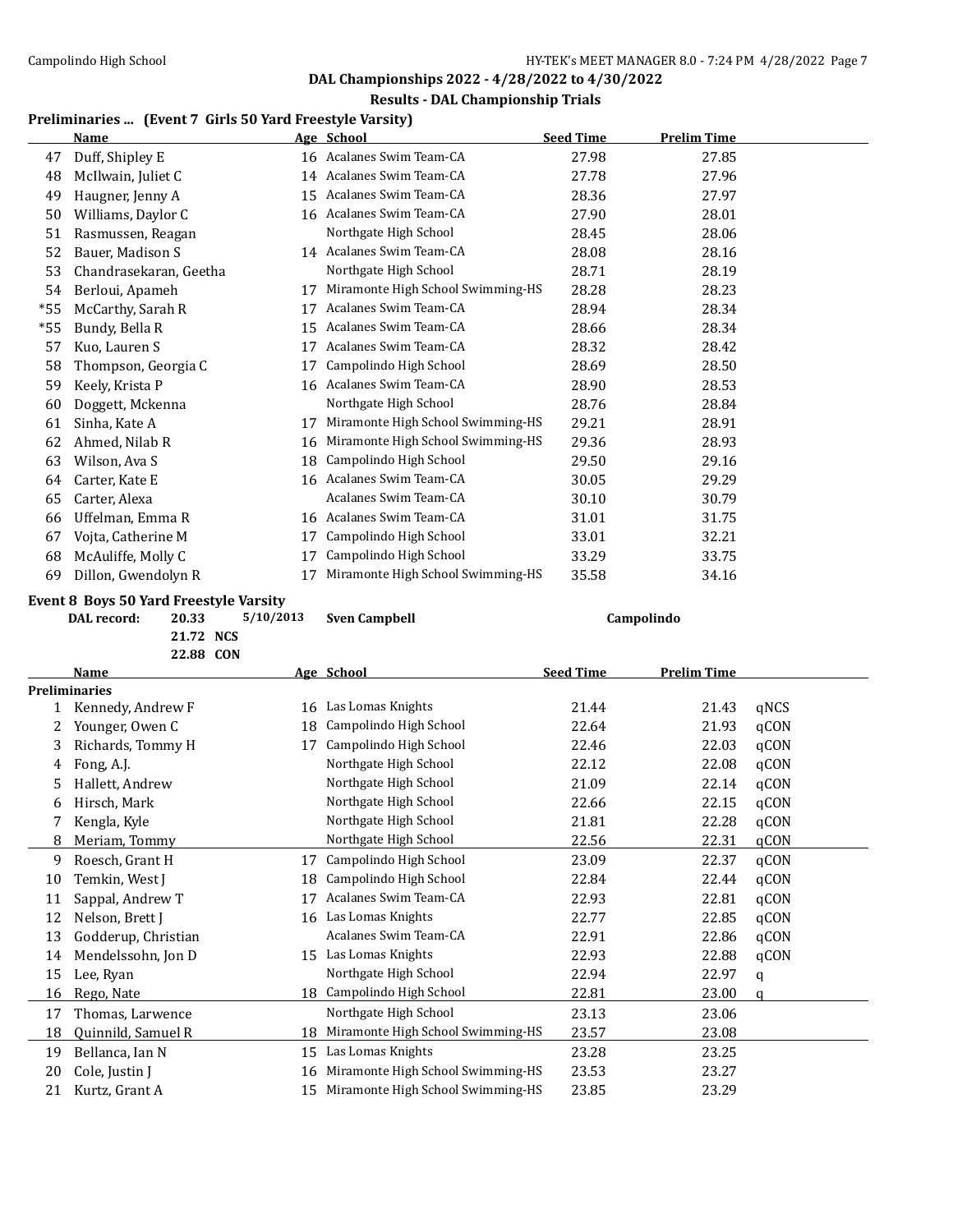#### **Results - DAL Championship Trials**

#### **Preliminaries ... (Event 8 Boys 50 Yard Freestyle Varsity)**

|       | <b>Name</b>            |    | Age School                        | <b>Seed Time</b> | <b>Prelim Time</b> |  |
|-------|------------------------|----|-----------------------------------|------------------|--------------------|--|
| 22    | Dreyer, Will I         |    | 16 Acalanes Swim Team-CA          | 23.79            | 23.33              |  |
| 23    | Stice, Patrick P       | 15 | Miramonte High School Swimming-HS | 23.99            | 23.38              |  |
| 24    | Brock-Utne, Matt B     | 17 | Acalanes Swim Team-CA             | 23.57            | 23.43              |  |
| 25    | Kengla, Ethan          |    | Northgate High School             | 23.67            | 23.46              |  |
| *26   | Venable, Harley R      | 17 | Campolindo High School            | 23.11            | 23.47              |  |
| $*26$ | Rago, Luca J           | 18 | Campolindo High School            | 23.76            | 23.47              |  |
| 28    | Stryker, Will H        | 18 | Miramonte High School Swimming-HS | 24.13            | 23.67              |  |
| 29    | Rosenstein, Ethan      |    | Northgate High School             | 24.41            | 23.71              |  |
| 30    | Golan, Dylan           |    | Northgate High School             | 24.28            | 23.75              |  |
| 31    | Blatt, Ben G           | 18 | Campolindo High School            | 24.29            | 23.77              |  |
| 32    | Lenk, Chase T          | 17 | Miramonte High School Swimming-HS | 24.80            | 23.78              |  |
| 33    | Melfi, Beck G          | 18 | Acalanes Swim Team-CA             | 24.23            | 24.10              |  |
| 34    | Gong, Mateo T          | 18 | Campolindo High School            | 24.55            | 24.37              |  |
| 35    | Flora, Kyle            |    | Northgate High School             | 24.57            | 24.65              |  |
| 36    | Manuel, Marcus         |    | Northgate High School             | 24.67            | 24.66              |  |
| 37    | Strittmatter, Miguel K | 16 | Acalanes Swim Team-CA             | 24.48            | 25.05              |  |
| 38    | Bausley, Colin         |    | Northgate High School             | 25.04            | 25.36              |  |
| 39    | Chenault, Aidan        |    | Northgate High School             | 25.64            | 25.92              |  |
| 40    | Hanson, Cale T         | 15 | Acalanes Swim Team-CA             | 26.20            | 26.16              |  |
| 41    | Smith, Benjamin        |    | Northgate High School             | 27.02            | 27.16              |  |
|       |                        |    |                                   |                  |                    |  |

#### **Event 9 Girls 100 Yard Butterfly Varsity**

**DAL record: 54.71 5/9/2017 Emily Lo Acalanes 58.88 NCS**

**1:01.99 CON Name Age School Seed Time Prelim Time Preliminaries** 1 Fok, Jasmine V 16 Campolindo High School 56.71 57.02 qNCS 27.32 29.70 2 McAninch, Meghan K 17 Miramonte High School Swimming-HS 59.88 57.53 qNCS 26.64 30.89 3 Levenfeld, Kaia E 16 Campolindo High School 59.28 58.79 qNCS 27.80 30.99 4 Wilkalis, Whitney R 15 Campolindo High School 1:01.89 59.72 qCON 28.25 31.47 5 Meyers, Paige E 17 Miramonte High School Swimming-HS 1:00.91 1:00.26 qCON 29.01 31.25 6 Waechter, Lila E 17 Acalanes Swim Team-CA 1:00.11 1:00.36 qCON 28.60 31.76 7 Clark, Grace E 17 Miramonte High School Swimming-HS 1:02.20 1:01.07 qCON 27.70 33.37 8 Shane, Emma R 14 Campolindo High School 1:02.65 1:01.60 qCON 28.64 32.96 9 Carlson, Gemma P 17 Las Lomas Knights 1:01.06 1:01.80 qCON 29.03 32.77 10 Kaelle, Reagan C 16 Miramonte High School Swimming-HS 1:03.00 1:01.90 qCON 29.96 31.94 11 Larsen, Ally E 14 Miramonte High School Swimming-HS 1:02.72 1:02.00 q 28.78 33.22 12 Chekurova, Vlada Northgate High School 1:01.81 1:02.61 q 28.68 33.93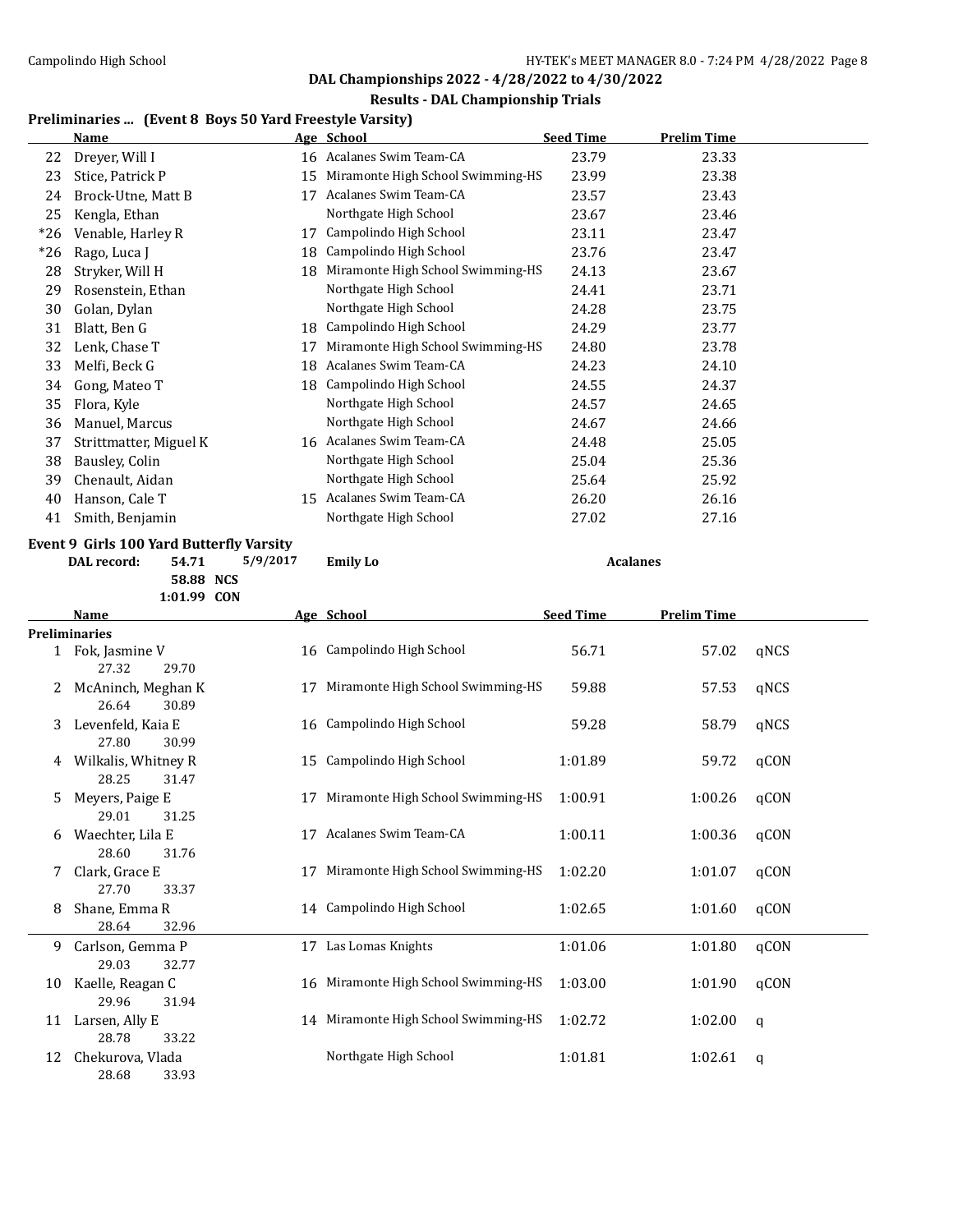#### **Results - DAL Championship Trials**

#### **Preliminaries ... (Event 9 Girls 100 Yard Butterfly Varsity)**

|    | <b>Name</b>                                                      |          | Age School                           | <b>Seed Time</b> | <b>Prelim Time</b> |             |
|----|------------------------------------------------------------------|----------|--------------------------------------|------------------|--------------------|-------------|
| 13 | Reiner, Adelie G<br>29.36<br>33.98                               |          | 16 Miramonte High School Swimming-HS | 1:04.46          | 1:03.34            | $\mathbf q$ |
| 14 | Osborn, Lydia K<br>30.07<br>33.83                                |          | 17 Campolindo High School            | 1:05.80          | 1:03.90            | q           |
| 15 | Curran, Sofie<br>29.92<br>34.36                                  |          | Northgate High School                | 1:03.02          | 1:04.28            | q           |
| 16 | Croy, Jaley<br>29.55<br>34.90                                    |          | Northgate High School                | 1:04.59          | 1:04.45            | q           |
|    | 17 Wright, Jessie S<br>30.16<br>35.22                            |          | 16 Las Lomas Knights                 | 1:07.64          | 1:05.38            |             |
| 18 | Morgan, Hailey<br>30.08<br>35.48                                 |          | Northgate High School                | 1:05.65          | 1:05.56            |             |
| 19 | Naldoza, Degen D<br>29.87<br>36.22                               |          | 17 Miramonte High School Swimming-HS | 1:04.83          | 1:06.09            |             |
| 20 | Pope, Frances P<br>30.67<br>36.33                                |          | 17 Miramonte High School Swimming-HS | 1:07.20          | 1:07.00            |             |
| 21 | Battersby, Caroline R<br>31.21<br>36.50                          |          | 18 Miramonte High School Swimming-HS | 1:08.59          | 1:07.71            |             |
| 22 | Zhang, Sydney A<br>30.83<br>37.03                                |          | 17 Campolindo High School            | 1:06.20          | 1:07.86            |             |
| 23 | Zinman, Natalie M<br>30.75<br>37.23                              | 17       | Campolindo High School               | 1:08.24          | 1:07.98            |             |
|    | 24 Brown, Kelsey E<br>31.98<br>36.23                             |          | 15 Las Lomas Knights                 | 1:06.27          | 1:08.21            |             |
| 25 | Andresen, Kaya<br>30.49<br>37.79                                 |          | Northgate High School                | 1:07.87          | 1:08.28            |             |
| 26 | Meyers, Katie E<br>32.27<br>38.29                                |          | 15 Acalanes Swim Team-CA             | 1:11.56          | 1:10.56            |             |
|    | 27 Judson, Catherine L<br>33.57<br>37.57                         |          | 16 Acalanes Swim Team-CA             | 1:08.28          | 1:11.14            |             |
|    | Hoppe, Liv H<br>30.30<br>36.89                                   |          | 15 Acalanes Swim Team-CA             | 1:07.31          | DQ                 |             |
|    | Event 10 Boys 100 Yard Butterfly Varsity<br>DAL record:<br>48.02 | 5/9/2017 | <b>Alexei Sancov</b>                 |                  | <b>Northgate</b>   |             |
|    | 51.55 NCS<br>54.99 CON                                           |          |                                      |                  |                    |             |
|    | <u>Name</u>                                                      |          | Age School                           | <b>Seed Time</b> | <b>Prelim Time</b> |             |
|    | Preliminaries<br>1 Fong, A.J.<br>24.62<br>27.76                  |          | Northgate High School                | 51.31            | 52.38              | qCON        |
| 2  | Barck, Henrik N<br>25.09<br>27.74                                | 17       | Campolindo High School               | 52.88            | 52.83              | qCON        |
| 3  | Mohrland, Jacob<br>25.33<br>28.00                                |          | Northgate High School                | 50.29            | 53.33              | qCON        |
| 4  | Thomas, Larwence<br>25.04<br>28.56                               |          | Northgate High School                | 53.94            | 53.60              | qCON        |
| 5  | Meriam, Tommy<br>25.24<br>28.69                                  |          | Northgate High School                | 55.68            | 53.93              | qCON        |
| 6  | Hoffman, Zachary I<br>25.43<br>28.71                             |          | 16 Miramonte High School Swimming-HS | 55.15            | 54.14              | qCON        |
| 7  | Lalli, Reid G<br>25.92<br>28.72                                  |          | 16 Campolindo High School            | 54.70            | 54.64              | qCON        |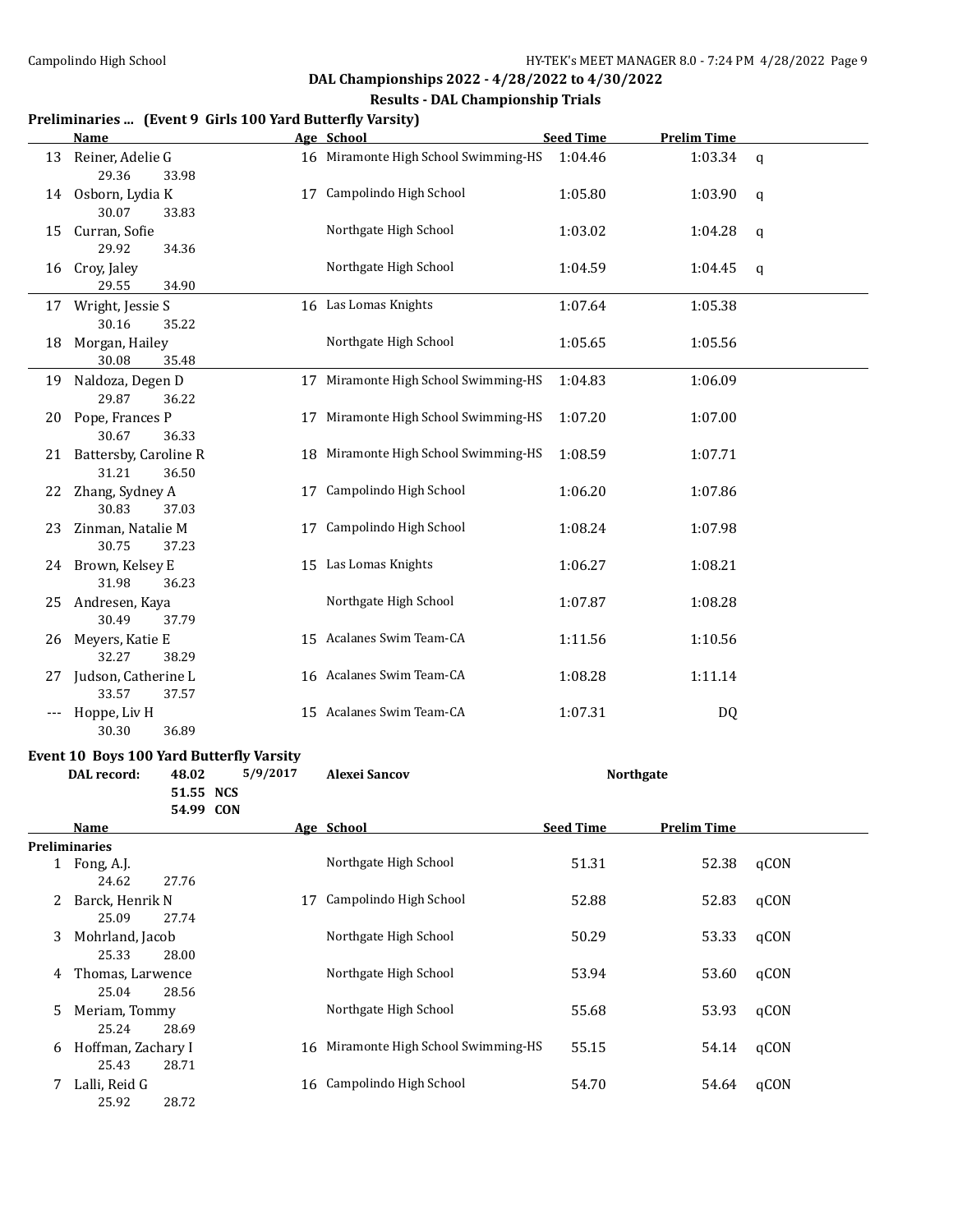#### **Results - DAL Championship Trials**

### **Preliminaries ... (Event 10 Boys 100 Yard Butterfly Varsity)**

|    | <b>Name</b>                                            |          | Age School                           | <b>Seed Time</b> | <b>Prelim Time</b> |              |
|----|--------------------------------------------------------|----------|--------------------------------------|------------------|--------------------|--------------|
| 8  | Kaelle, Ryan S<br>25.66<br>29.12                       |          | 16 Miramonte High School Swimming-HS | 56.81            | 54.78              | qCON         |
| 9. | Crouch, Brody H<br>26.08<br>29.07                      |          | 18 Campolindo High School            | 57.02            | 55.15              | $\mathsf{q}$ |
|    | 10 Venable, Harley R<br>27.08<br>28.19                 | 17       | Campolindo High School               | 55.22            | 55.27              | q            |
|    | 11 Kurtz, Grant A<br>26.72<br>29.23                    |          | 15 Miramonte High School Swimming-HS | 57.66            | 55.95              | q            |
|    | 12 Wisk, Ryan A<br>26.48<br>29.61                      |          | 15 Miramonte High School Swimming-HS | 57.67            | 56.09              | q            |
| 13 | Eubanks, Grant E<br>26.61<br>29.67                     |          | 16 Acalanes Swim Team-CA             | 57.97            | 56.28              | q            |
|    | 14 Hudson, Dallas C<br>26.56<br>29.95                  |          | 15 Las Lomas Knights                 | 57.10            | 56.51              | q            |
| 15 | Haines, Logan E<br>26.93<br>30.72                      |          | 16 Miramonte High School Swimming-HS | 59.89            | 57.65              | q            |
|    | 16 Melfi, Beck G<br>27.78<br>33.23                     |          | 18 Acalanes Swim Team-CA             | 1:00.78          | 1:01.01            | q            |
| 17 | Harrington, Sean L<br>29.55<br>35.17                   |          | 17 Acalanes Swim Team-CA             | 1:04.19          | 1:04.72            |              |
|    | Event 11 Girls 100 Yard Freestyle Varsity              |          |                                      |                  |                    |              |
|    | DAL record:<br>49.53                                   | 5/9/2009 | <b>Kasey Carlson</b>                 |                  | <b>Las Lomas</b>   |              |
|    | 53.42 NCS                                              |          |                                      |                  |                    |              |
|    | 55.99 CON                                              |          |                                      |                  |                    |              |
|    | Name                                                   |          | Age School                           | <b>Seed Time</b> | <b>Prelim Time</b> |              |
|    | <b>Preliminaries</b>                                   |          |                                      |                  |                    |              |
|    | 1 Statler, Nina E                                      |          | 18 Las Lomas Knights                 | 50.88            | 51.28              | qNCS         |
|    | 24.59<br>26.69                                         |          |                                      |                  |                    |              |
|    | 2 Stryker, Tali A<br>25.23<br>27.31                    |          | 15 Miramonte High School Swimming-HS | 54.16            | 52.54              | qNCS         |
| 3  | Suppiger, Sadie E                                      |          | 14 Acalanes Swim Team-CA             | 53.23            | 52.63              | qNCS         |
|    | 25.24<br>27.39<br>4 Lund, Alyssa                       |          | Northgate High School                | 51.64            | 52.94              | qNCS         |
| 5  | 25.35<br>27.59<br>Snyder, Amelia L                     |          | 17 Las Lomas Knights                 | 53.66            | 53.04              | qNCS         |
| 6  | 25.64<br>27.40<br>MacKay, Sophi R                      |          | 16 Acalanes Swim Team-CA             | 54.87            | 53.75              | qCON         |
| 7  | 27.84<br>25.91<br>Le-Nguyen, Audrey Q                  | 16       | Campolindo High School               | 55.60            | 53.87              | qCON         |
| 8  | 25.97<br>27.90<br>van Meines, Amber E                  | 18       | Campolindo High School               | 55.42            | 53.93              | qCON         |
| 9  | 26.20<br>27.73<br>Fok, Lexi L                          | 18       | Campolindo High School               | 55.90            | 54.27              | qCON         |
| 10 | 26.25<br>28.02<br>Roggensack, Sisi A                   |          | 14 Campolindo High School            | 56.48            | 55.13              | qCON         |
| 11 | 26.74<br>28.39<br>Archer, Sara E                       | 17       | Acalanes Swim Team-CA                | 57.36            | 55.67              | qCON         |
| 12 | 26.65<br>29.02<br>Stambaugh, Regan A<br>27.16<br>28.55 | 18       | Campolindo High School               | 58.58            | 55.71              | qCON         |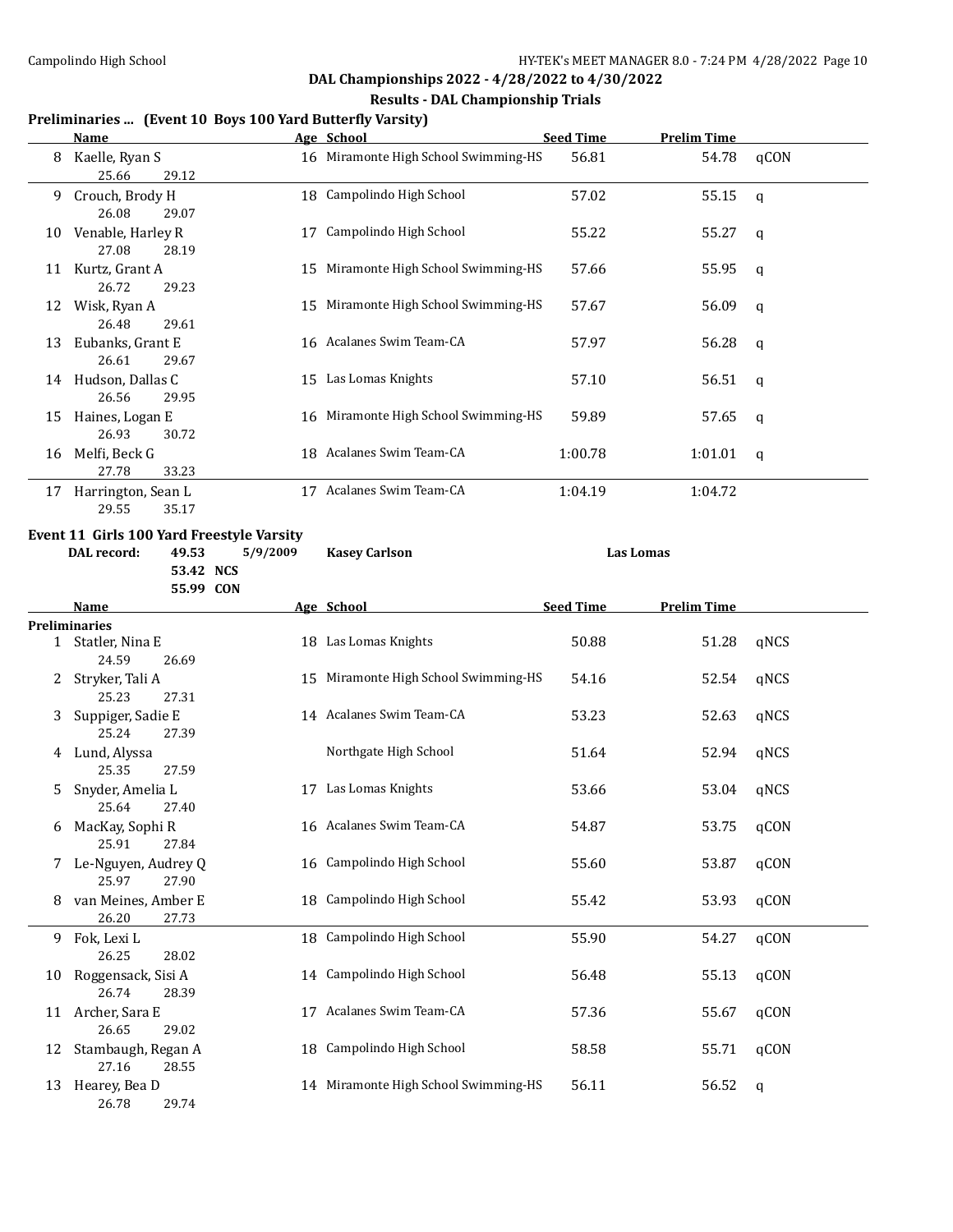#### **Results - DAL Championship Trials**

#### **Preliminaries ... (Event 11 Girls 100 Yard Freestyle Varsity)**

|     | <u>Name</u>                             |    | Age School                           | <b>Seed Time</b> | <b>Prelim Time</b> |   |
|-----|-----------------------------------------|----|--------------------------------------|------------------|--------------------|---|
|     | 14 Lederle, Sammie A<br>27.42<br>29.21  |    | 15 Campolindo High School            | 57.65            | 56.63              | q |
|     | 15 Pieper, Ana E<br>26.90<br>29.82      |    | 16 Campolindo High School            | 56.26            | 56.72              | q |
|     | 16 Lee, Noni<br>26.89<br>29.95          |    | Northgate High School                | 58.02            | 56.84              | q |
| 17  | Larsen, Ally E<br>27.28<br>29.64        |    | 14 Miramonte High School Swimming-HS | 57.16            | 56.92              |   |
|     | 18 Healy, Lauren G<br>27.35<br>29.64    |    | 17 Campolindo High School            | 58.64            | 56.99              |   |
|     | 19 Bove, Natalie H<br>27.31<br>29.72    |    | 15 Campolindo High School            | 57.40            | 57.03              |   |
|     | 20 Rohrlick, Madison<br>27.15<br>30.18  |    | Northgate High School                | 57.76            | 57.33              |   |
|     | 21 Claus, Kate V<br>27.23<br>30.19      |    | 17 Las Lomas Knights                 | 56.66            | 57.42              |   |
| 22  | Keely, Kaitlyn M                        |    | 16 Acalanes Swim Team-CA             | 58.14            | 57.47              |   |
| 23  | Dendinger, Anna R<br>27.84<br>30.15     |    | 17 Campolindo High School            | 1:00.34          | 57.99              |   |
|     | 24 Cherry, Petra F<br>27.64<br>30.39    |    | 16 Miramonte High School Swimming-HS | 58.05            | 58.03              |   |
| 25  | Hendrickson, Sophie R<br>28.11<br>30.03 |    | 15 Acalanes Swim Team-CA             | 58.25            | 58.14              |   |
| 26  | Roux, Kiera D<br>28.36<br>30.09         |    | 18 Campolindo High School            | 1:00.78          | 58.45              |   |
| 27  | Potter, Sarah J<br>28.18<br>30.33       |    | 17 Acalanes Swim Team-CA             | 58.82            | 58.51              |   |
| 28  | Smith, Rylan H<br>28.49<br>30.05        | 17 | Campolindo High School               | 59.76            | 58.54              |   |
|     | 29 Kenney, Payton A<br>28.20<br>30.67   |    | 17 Las Lomas Knights                 | 58.78            | 58.87              |   |
|     | 30 Painter, Anna C<br>27.96<br>30.98    |    | 17 Miramonte High School Swimming-HS | 58.57            | 58.94              |   |
|     | 31 Ohare, Maizie K<br>28.79<br>30.45    |    | 17 Acalanes Swim Team-CA             | 1:02.10          | 59.24              |   |
|     | 32 Fox, Abby<br>28.73<br>30.54          |    | Northgate High School                | 1:00.04          | 59.27              |   |
| 33  | Weiss, Kyra J<br>28.63<br>30.75         |    | 16 Acalanes Swim Team-CA             | 1:00.53          | 59.38              |   |
|     | 34 Resnick, Ashley A<br>28.27<br>31.13  | 17 | Campolindo High School               | 1:00.82          | 59.40              |   |
| 35  | Smith, Ally C<br>28.91<br>30.86         |    | 17 Miramonte High School Swimming-HS | 57.74            | 59.77              |   |
| 36  | Jones, Emily M<br>28.61<br>31.23        |    | 16 Acalanes Swim Team-CA             | 59.46            | 59.84              |   |
| 37  | Heffelfinger, Wendy<br>29.24<br>30.71   |    | 16 Acalanes Swim Team-CA             | 1:01.52          | 59.95              |   |
| 38  | Croy, Jaley<br>28.95<br>31.05           |    | Northgate High School                | 1:00.79          | 1:00.00            |   |
| 39. | Hansel, Maddy<br>28.76<br>31.48         |    | Northgate High School                | 1:01.30          | 1:00.24            |   |
| *40 | Forschler, Elle E<br>28.84<br>31.46     |    | 17 Acalanes Swim Team-CA             | 1:02.08          | 1:00.30            |   |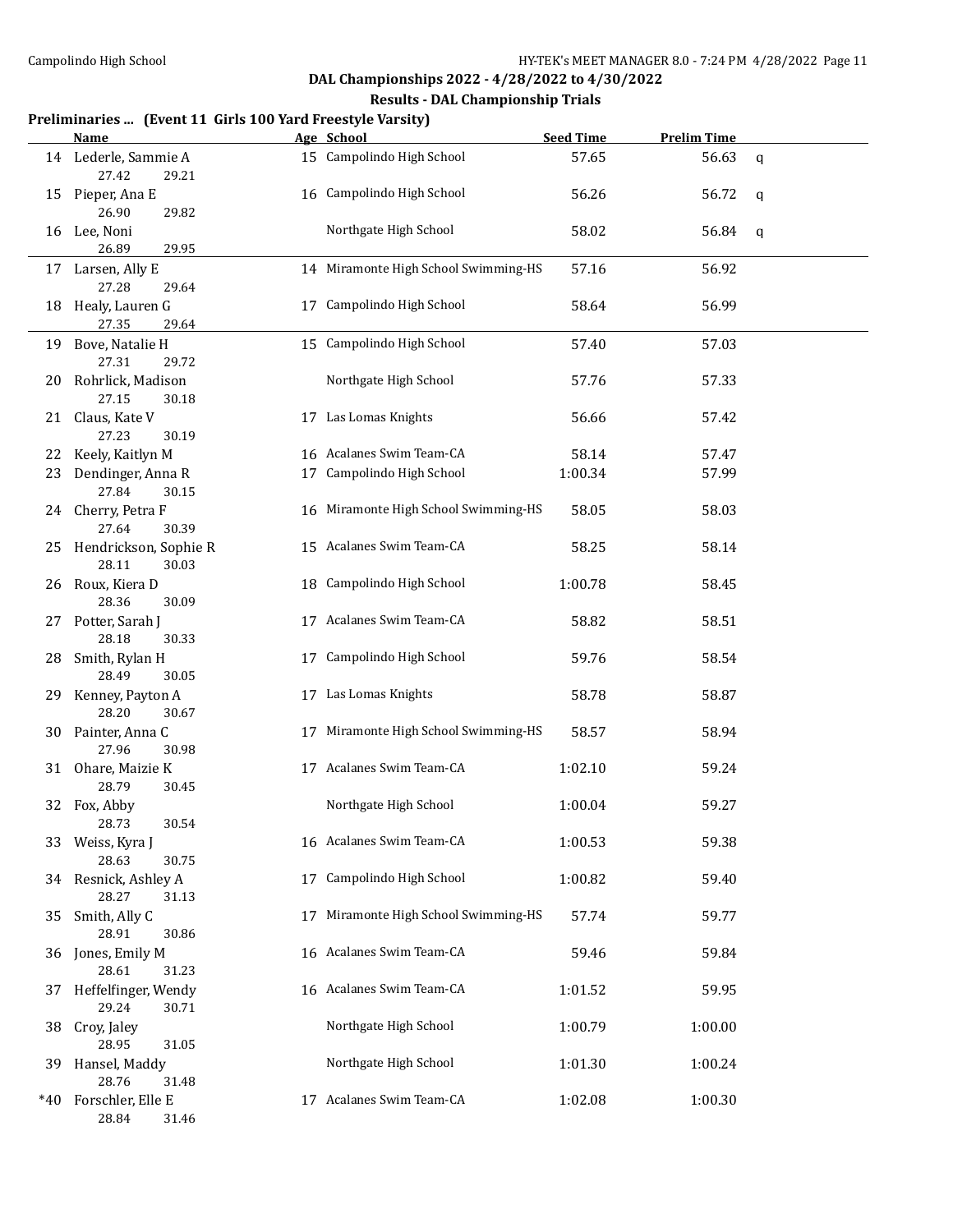#### **Results - DAL Championship Trials**

# **Preliminaries ... (Event 11 Girls 100 Yard Freestyle Varsity)**

|     | <b>Name</b>                             |    | Age School                           | <b>Seed Time</b> | <b>Prelim Time</b> |     |
|-----|-----------------------------------------|----|--------------------------------------|------------------|--------------------|-----|
| *40 | Meriam, Emma<br>28.79<br>31.51          |    | Northgate High School                | 1:00.01          | 1:00.30            |     |
| 42  | Hoskins, Carly L<br>28.90<br>31.50      |    | 18 Miramonte High School Swimming-HS | 1:01.44          | 1:00.40            |     |
| 43  | Jackman, Laila<br>29.30<br>31.50        |    | Northgate High School                | 1:00.86          | 1:00.80            |     |
|     | 44 Haugner, Jenny A<br>29.03<br>32.09   |    | 15 Acalanes Swim Team-CA             | 1:02.65          | 1:01.12            |     |
| 45  | Roux, Fiona M<br>28.43<br>32.70         |    | 15 Acalanes Swim Team-CA             | 1:00.28          | 1:01.13            |     |
| 46  | Charlton, Sophia M<br>29.50<br>31.83    | 17 | Campolindo High School               | 1:02.53          | 1:01.33            |     |
| 47  | O'Sullivan, Caroline<br>28.51<br>33.02  |    | Northgate High School                | 1:03.63          | 1:01.53            |     |
| 48  | Thompson, Georgia C<br>29.65<br>32.14   | 17 | Campolindo High School               | 1:02.23          | 1:01.79            |     |
| 49  | McIlwain, Juliet C<br>29.63<br>32.32    |    | 14 Acalanes Swim Team-CA             | 1:02.08          | 1:01.95            |     |
|     | 50 Budke, Ellie K<br>30.51<br>31.54     |    | 15 Acalanes Swim Team-CA             | 1:02.57          | 1:02.05            |     |
|     | 51 Anagnost, Eloise B<br>29.83<br>32.28 |    | 17 Miramonte High School Swimming-HS | 1:05.06          | 1:02.11            |     |
|     | 52 Walsh, Maddie O<br>30.21<br>32.18    |    | 14 Acalanes Swim Team-CA             | 1:02.14          | 1:02.39            |     |
| 53  | Mitchell, Elizabeth<br>28.76<br>33.67   |    | Northgate High School                | 1:00.09          | 1:02.43            |     |
|     | 54 Rorabaugh, Emma D<br>29.84<br>32.97  |    | 18 Campolindo High School            | 1:02.47          | 1:02.81            |     |
| 55  | Zinman, Natalie M<br>30.55<br>32.89     | 17 | Campolindo High School               | 1:02.75          | 1:03.44            |     |
|     | 56 Berloui, Apameh<br>30.57<br>33.14    | 17 | Miramonte High School Swimming-HS    | 1:03.66          | 1:03.71            |     |
|     | 57 Duff, Shipley E<br>29.72<br>34.51    |    | 16 Acalanes Swim Team-CA             | 1:04.15          | 1:04.23            |     |
| 58  | Doggett, Mckenna<br>30.38<br>34.24      |    | Northgate High School                | 1:02.26          | 1:04.62            |     |
| 59. | Obrero, Miranda A<br>30.87<br>34.85     |    | 17 Las Lomas Knights                 | 1:03.97          | 1:05.72            |     |
| 60  | Carter, Kate E<br>31.28<br>34.79        |    | 16 Acalanes Swim Team-CA             | 1:07.75          | 1:06.07            |     |
| 61  | Vojta, Catherine M<br>33.70<br>38.45    | 17 | Campolindo High School               | 1:16.68          | 1:12.15            |     |
| 62  | Dillon, Gwendolyn R<br>36.47<br>40.61   | 17 | Miramonte High School Swimming-HS    | 1:21.14          | 1:17.08            |     |
| 63  | McAuliffe, Molly C<br>36.38<br>41.33    | 17 | Campolindo High School               | 1:19.37          | 1:17.71            |     |
|     | McAninch, Meghan K<br>25.55<br>27.94    | 17 | Miramonte High School Swimming-HS    | 55.80            | X53.49             | CON |
|     | Hassett, Rosalie K<br>27.55<br>29.44    | 15 | Miramonte High School Swimming-HS    | 56.88            | X56.99             |     |
|     | Carter, Alexa<br>31.64<br>34.26         |    | Acalanes Swim Team-CA                | 1:06.99          | DQ                 |     |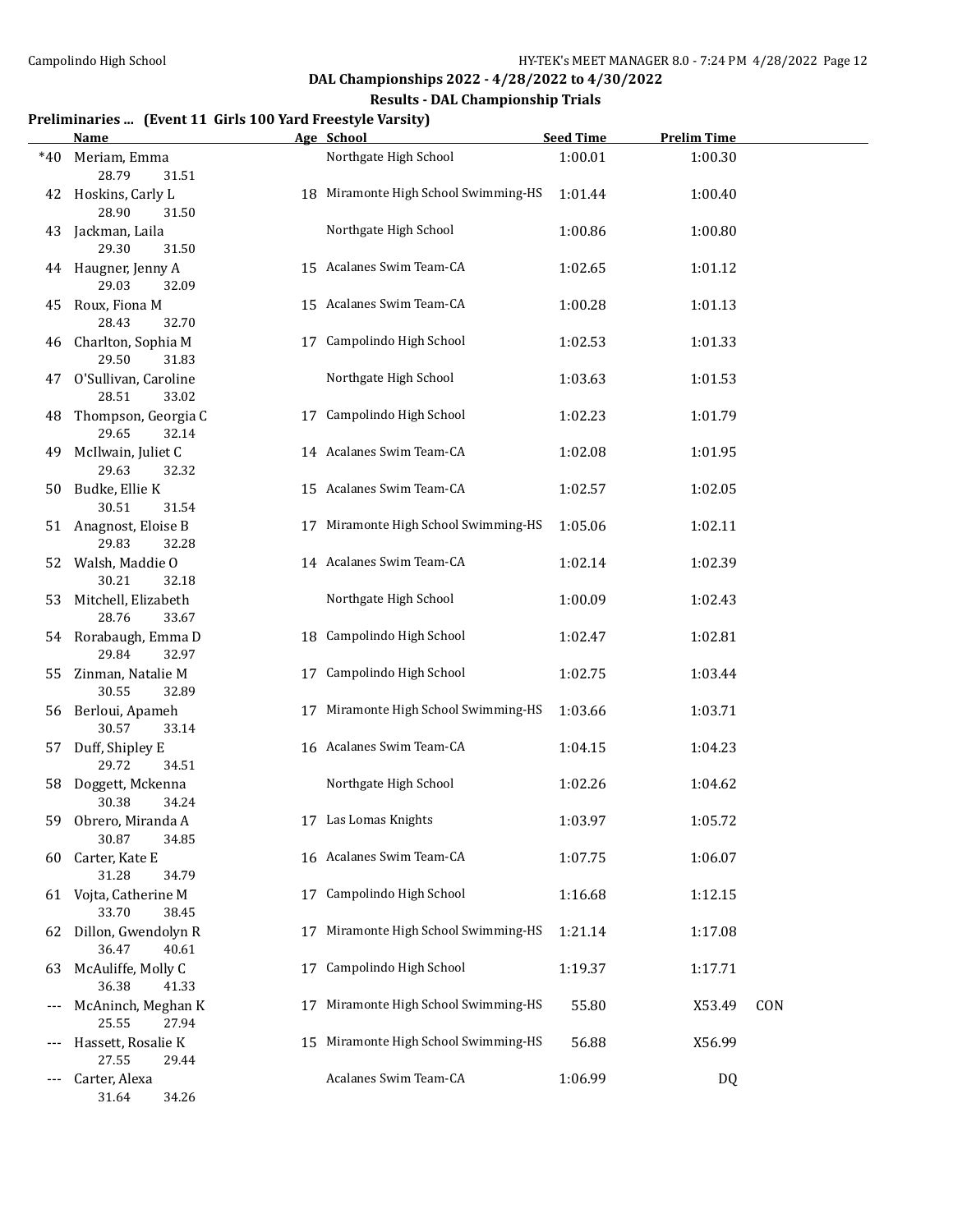|       | Event 12 Boys 100 Yard Freestyle Varsity<br>DAL record:<br>43.92<br>47.20 NCS<br>49.99 CON |                | 5/10/2018 | <b>Alexei Sancov</b>                 | <b>Northgate</b> |                    |             |
|-------|--------------------------------------------------------------------------------------------|----------------|-----------|--------------------------------------|------------------|--------------------|-------------|
|       | Name                                                                                       |                |           | Age School                           | <b>Seed Time</b> | <b>Prelim Time</b> |             |
|       | <b>Preliminaries</b>                                                                       |                |           |                                      |                  |                    |             |
|       | 1 Sherwood, Dax M<br>22.60                                                                 | 24.38          |           | 18 Miramonte High School Swimming-HS | 49.43            | 46.98              | qNCS        |
|       | 2 Kennedy, Andrew F<br>22.98                                                               | 24.13          |           | 16 Las Lomas Knights                 | 47.58            | 47.11              | qNCS        |
|       | 3 Kengla, Kyle<br>23.21                                                                    | 24.45          |           | Northgate High School                | 47.76            | 47.66              | qCON        |
|       | 4 Hallett, Andrew<br>23.55                                                                 | 24.38          |           | Northgate High School                | 46.11            | 47.93              | qCON        |
| 5     | Richards, Tommy H<br>23.23                                                                 | 24.82          | 17        | Campolindo High School               | 48.97            | 48.05              | qCON        |
| 6     | Davidson, Donovan C<br>23.75                                                               | 25.10          | 18        | Miramonte High School Swimming-HS    | 50.32            | 48.85              | qCON        |
|       | 7 Roesch, Grant H<br>23.58                                                                 | 25.50          | 17        | Campolindo High School               | 50.64            | 49.08              | qCON        |
|       | 8 Etnyre, Parker R<br>23.73                                                                | 25.37          |           | 16 Acalanes Swim Team-CA             | 50.66            | 49.10              | qCON        |
|       | 9 Chivers, Garrett M<br>23.53                                                              | 25.60          |           | 15 Campolindo High School            | 50.26            | 49.13              | qCON        |
|       | 10 Lee, Ryan<br>24.46                                                                      | 25.48          |           | Northgate High School                | 50.17            | 49.94              | qCON        |
|       | 11 Godderup, Christian<br>24.00                                                            | 26.12          |           | Acalanes Swim Team-CA                | 49.99            | 50.12              | $\mathbf q$ |
|       | 12 Cannon, Brady<br>24.20                                                                  | 25.98          |           | Northgate High School                | 51.56            | 50.18              | q           |
| 13    | Sappal, Andrew T<br>24.24                                                                  | 26.30          |           | 17 Acalanes Swim Team-CA             | 51.23            | 50.54              | q           |
|       | 14 Fleming, Caleb L<br>24.39                                                               | 26.19          |           | 17 Campolindo High School            | 51.50            | 50.58              | q           |
| 15    | Quinnild, Samuel R<br>24.26                                                                | 26.43          |           | 18 Miramonte High School Swimming-HS | 52.09            | 50.69              | q           |
| 16    | Monroy, Mateo T<br>25.12                                                                   | 25.60          |           | 17 Las Lomas Knights                 | 50.07            | 50.72              | q           |
| 17    | Bellanca, Ian N<br>23.96                                                                   | 27.02          |           | 15 Las Lomas Knights                 | 50.72            | 50.98              |             |
| 18    | Kaelle, Ryan S                                                                             | 26.89          |           | 16 Miramonte High School Swimming-HS | 53.24            | 51.18              |             |
| $*19$ | 24.29<br>Quinnild, Thomas H                                                                |                |           | 18 Miramonte High School Swimming-HS | 52.76            | 51.30              |             |
| $*19$ | 24.85<br>Hirsch, Mark<br>24.25                                                             | 26.45          |           | Northgate High School                | 51.31            | 51.30              |             |
| 21    | Moreland, Kyle<br>24.72                                                                    | 27.05<br>26.77 |           | Northgate High School                | 51.47            | 51.49              |             |
| 22    | Kengla, Ethan                                                                              |                |           | Northgate High School                | 51.80            | 51.69              |             |
| 23    | 25.10<br>Rosenstein, Ethan                                                                 | 26.59          |           | Northgate High School                | 54.49            | 51.76              |             |
| 24    | 25.39<br>Blatt, Ben G<br>25.08                                                             | 26.37<br>27.03 |           | 18 Campolindo High School            | 53.51            | 52.11              |             |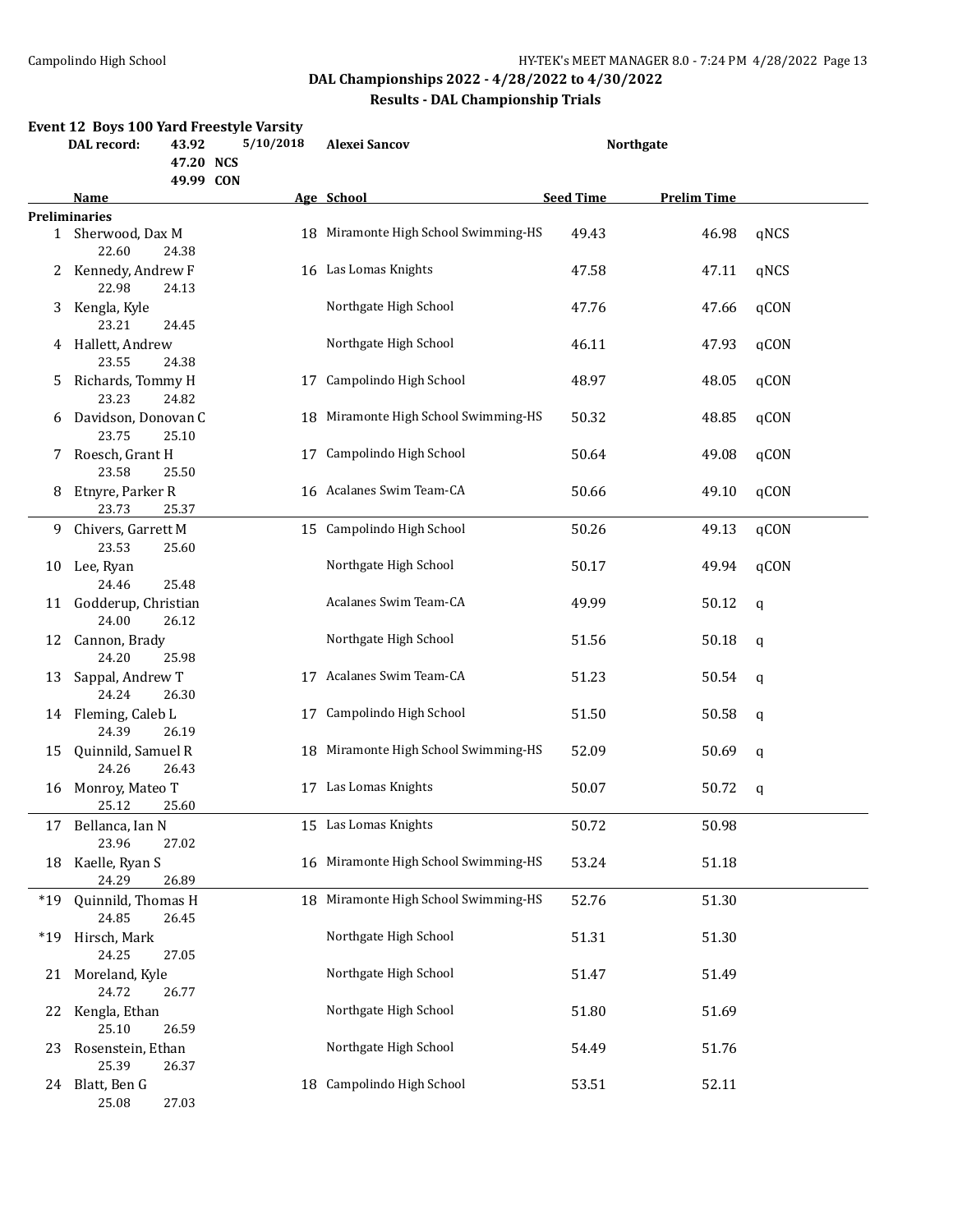#### **Results - DAL Championship Trials**

### **Preliminaries ... (Event 12 Boys 100 Yard Freestyle Varsity)**

|       | Name                                 |    | Age School                           | <b>Seed Time</b> | <b>Prelim Time</b> |  |
|-------|--------------------------------------|----|--------------------------------------|------------------|--------------------|--|
| 25    | Harris, Nicholas B<br>25.13<br>27.13 |    | 15 Las Lomas Knights                 | 53.16            | 52.26              |  |
| 26    | Lenk, Tyler C<br>25.07<br>27.23      | 17 | Miramonte High School Swimming-HS    | 54.27            | 52.30              |  |
| $*27$ | Stryker, Will H<br>24.70<br>27.65    |    | 18 Miramonte High School Swimming-HS | 58.12            | 52.35              |  |
| $*27$ | Rago, Luca J<br>25.04<br>27.31       |    | 18 Campolindo High School            | 52.99            | 52.35              |  |
| 29    | Tunney, Griff A<br>25.13<br>27.52    |    | 15 Miramonte High School Swimming-HS | 54.44            | 52.65              |  |
| 30    | Velek, Evan J<br>25.29<br>27.64      |    | 16 Campolindo High School            | 55.92            | 52.93              |  |
| 31    | Gong, Mateo T<br>25.55<br>27.92      |    | 18 Campolindo High School            | 53.91            | 53.47              |  |
| 32    | Brock-Utne, Matt B<br>25.84<br>27.82 |    | 17 Acalanes Swim Team-CA             | 53.70            | 53.66              |  |
| 33    | Mann, Easton D<br>25.91<br>28.22     |    | 17 Las Lomas Knights                 | 52.08            | 54.13              |  |
|       | 34 Pignotti, Kai<br>28.66<br>26.32   |    | Northgate High School                | 55.06            | 54.98              |  |
| 35    | Ramirez, Andreas M<br>27.06<br>29.15 |    | 18 Acalanes Swim Team-CA             | 57.02            | 56.21              |  |
| 36    | Bausley, Colin<br>27.22<br>30.14     |    | Northgate High School                | 56.63            | 57.36              |  |
| 37    | Smith, Benjamin<br>28.67<br>32.88    |    | Northgate High School                | 1:02.43          | 1:01.55            |  |
|       | Lenahan, Cooper M<br>25.88<br>29.60  | 17 | Campolindo High School               | 54.56            | DQ                 |  |

### **Event 13 Girls 500 Yard Freestyle Varsity**

|   | DAL record:         | 4:57.11<br>5:10.42 NCS<br>5:29.99 CON | 5/9/2008 |            | <b>Shelley Harper</b>     |       |       |                  | Las Lomas          |      |  |
|---|---------------------|---------------------------------------|----------|------------|---------------------------|-------|-------|------------------|--------------------|------|--|
|   | Name                |                                       |          | Age School |                           |       |       | <b>Seed Time</b> | <b>Prelim Time</b> |      |  |
|   | Preliminaries       |                                       |          |            |                           |       |       |                  |                    |      |  |
|   | 1 Cox, Audrey A     |                                       |          |            | 16 Acalanes Swim Team-CA  |       |       | 5:22.29          | 5:16.15            | qCON |  |
|   | 29.42               | 31.50                                 | 31.97    | 31.95      | 32.44                     | 32.40 | 32.37 | 32.22            |                    |      |  |
|   | 31.20               | 30.68                                 |          |            |                           |       |       |                  |                    |      |  |
| 2 | Heffelfinger, Heidi |                                       |          |            | 18 Acalanes Swim Team-CA  |       |       | 5:22.13          | 5:17.08            | qCON |  |
|   | 29.52               | 31.60                                 | 32.00    | 32.33      | 31.99                     | 32.15 | 32.35 | 32.59            |                    |      |  |
|   | 32.02               | 30.53                                 |          |            |                           |       |       |                  |                    |      |  |
| 3 | Struempf, Lily      |                                       |          |            | Northgate High School     |       |       | 5:00.90          | 5:17.14            | qCON |  |
|   | 28.51               | 31.30                                 | 31.57    | 32.19      | 32.33                     | 32.89 | 32.73 | 32.79            |                    |      |  |
|   | 31.99               | 30.84                                 |          |            |                           |       |       |                  |                    |      |  |
| 4 | Levenfeld, Kaia E   |                                       |          |            | 16 Campolindo High School |       |       | 5:24.33          | 5:18.87            | qCON |  |
|   | 28.40               | 31.34                                 | 31.92    | 32.70      | 32.88                     | 32.38 | 32.74 | 32.17            |                    |      |  |
|   | 32.00               | 32.34                                 |          |            |                           |       |       |                  |                    |      |  |
| 5 | Tuvshintugs, Oyu    |                                       |          |            | Northgate High School     |       |       | 5:22.47          | 5:20.36            | qCON |  |
|   | 29.72               | 31.81                                 | 32.10    | 32.47      | 32.48                     | 32.40 | 32.39 | 32.40            |                    |      |  |
|   | 32.41               | 32.18                                 |          |            |                           |       |       |                  |                    |      |  |
| 6 | Baker, Clare C      |                                       |          |            | 14 Campolindo High School |       |       | 5:24.29          | 5:21.07            | qCON |  |
|   | 29.78               | 32.69                                 | 32.95    | 33.13      | 32.39                     | 32.77 | 32.72 | 32.24            |                    |      |  |
|   | 31.87               | 30.53                                 |          |            |                           |       |       |                  |                    |      |  |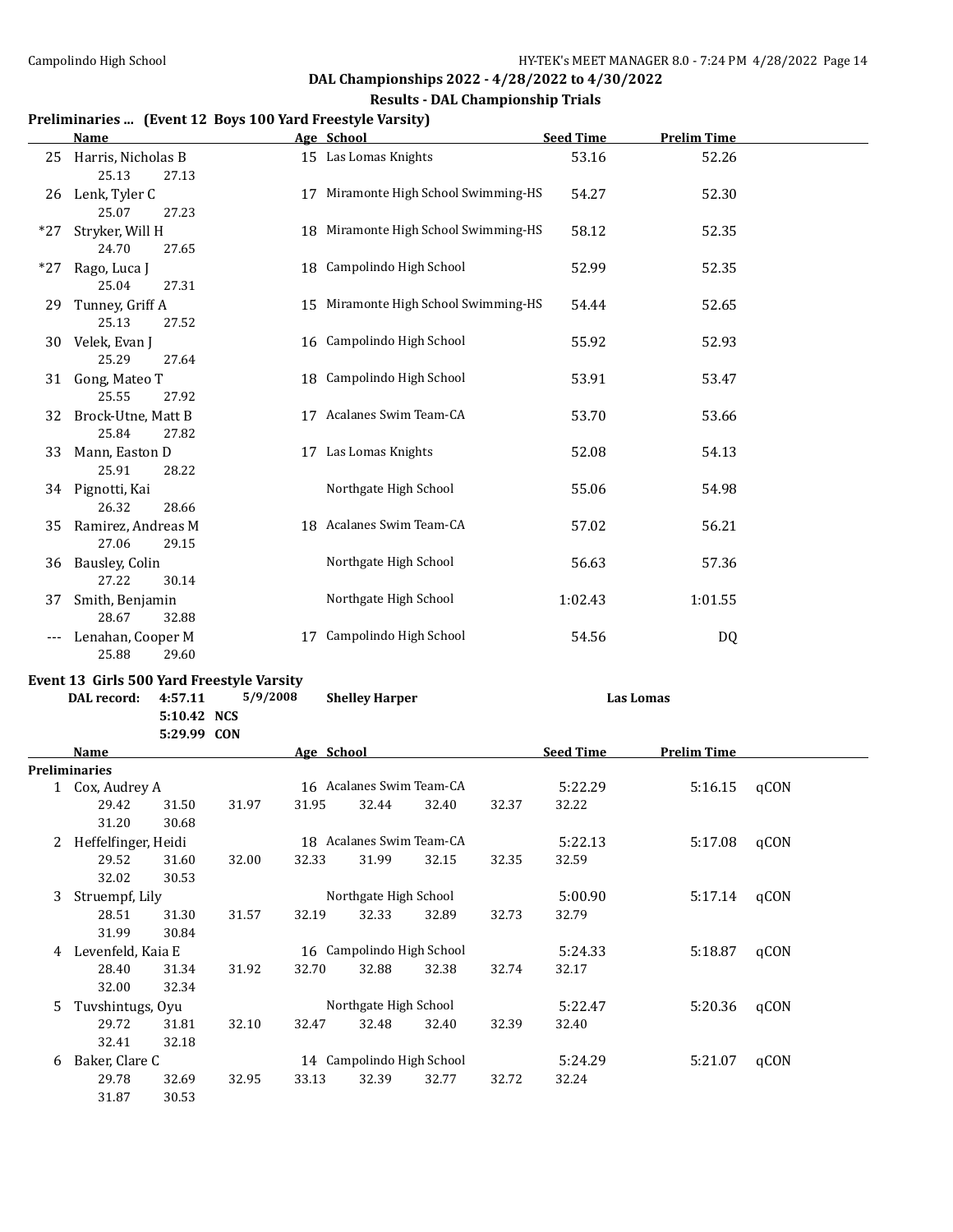#### **Results - DAL Championship Trials**

#### **Preliminaries ... (Event 13 Girls 500 Yard Freestyle Varsity)**

|    | <b>Name</b>            |       |       | Age School |                           |       |                                      | <b>Seed Time</b> | <b>Prelim Time</b> |              |
|----|------------------------|-------|-------|------------|---------------------------|-------|--------------------------------------|------------------|--------------------|--------------|
|    | 7 Wilkalis, Whitney R  |       |       |            | 15 Campolindo High School |       |                                      | 5:29.37          | 5:21.66            | qCON         |
|    | 29.63                  | 32.38 | 32.82 | 32.60      | 32.50                     | 32.57 | 32.70                                | 32.54            |                    |              |
|    | 32.76                  | 31.16 |       |            |                           |       |                                      |                  |                    |              |
| 8  | Indrisano, Ariel R     |       |       |            | 14 Campolindo High School |       |                                      | 5:31.15          | 5:26.76            | qCON         |
|    | 30.72                  | 33.26 | 34.41 | 34.12      | 33.14                     | 33.26 | 33.44                                | 32.54            |                    |              |
|    | 31.78                  | 30.09 |       |            |                           |       |                                      |                  |                    |              |
|    | 9 Joyce, Delaney L     |       |       |            | 15 Campolindo High School |       |                                      | 5:35.64          | 5:27.71            | qCON         |
|    | 30.06                  | 32.70 | 33.08 | 33.16      | 33.16                     | 33.14 | 33.33                                | 33.34            |                    |              |
|    | 33.84                  | 31.90 |       |            |                           |       |                                      |                  |                    |              |
|    | 10 Lederle, Sophie M   |       |       |            | 15 Campolindo High School |       |                                      | 5:32.77          | 5:28.79            | qCON         |
|    | 30.21                  | 32.75 | 33.02 | 33.33      | 33.67                     | 33.76 | 33.83                                | 33.45            |                    |              |
|    | 32.95                  | 31.82 |       |            |                           |       |                                      |                  |                    |              |
|    |                        |       |       |            | 15 Campolindo High School |       |                                      | 5:29.53          | 5:28.85            |              |
|    | 11 Blackwell, Maddie M |       |       |            |                           |       |                                      |                  |                    | qCON         |
|    | 29.13                  | 32.15 | 32.60 | 33.07      | 33.39                     | 33.04 | 33.77                                | 34.14            |                    |              |
|    | 34.53                  | 33.03 |       |            |                           |       | 17 Miramonte High School Swimming-HS |                  |                    |              |
|    | 12 Meyers, Paige E     |       |       |            |                           |       |                                      | 5:32.49          | 5:29.35            | qCON         |
|    | 30.14                  | 32.25 | 33.18 | 33.28      | 33.52                     | 33.89 | 33.67                                | 34.06            |                    |              |
|    | 33.13                  | 32.23 |       |            |                           |       |                                      |                  |                    |              |
|    | 13 Reiner, Adelie G    |       |       |            |                           |       | 16 Miramonte High School Swimming-HS | 5:40.23          | 5:29.67            | qCON         |
|    | 30.15                  | 32.92 | 33.76 | 33.18      | 33.38                     | 33.55 | 33.44                                | 33.39            |                    |              |
|    | 33.43                  | 32.47 |       |            |                           |       |                                      |                  |                    |              |
|    | 14 Bustamante, Emma C  |       |       |            | 17 Campolindo High School |       |                                      | 5:38.97          | 5:31.31            | $\mathbf{q}$ |
|    | 29.45                  | 32.33 | 32.93 | 33.48      | 33.80                     | 34.18 | 34.42                                | 34.30            |                    |              |
|    | 33.67                  | 32.75 |       |            |                           |       |                                      |                  |                    |              |
|    | 15 Cortessis, Ashley K |       |       |            | 18 Las Lomas Knights      |       |                                      | 5:30.24          | 5:34.20            | $\mathsf{q}$ |
|    | 29.49                  | 32.08 | 33.49 | 34.22      | 34.72                     | 34.36 | 34.35                                | 34.45            |                    |              |
|    | 34.32                  | 32.72 |       |            |                           |       |                                      |                  |                    |              |
|    | 16 Sagara, Alison B    |       |       |            |                           |       | 14 Miramonte High School Swimming-HS | 5:37.97          | 5:35.43            | q            |
|    | 30.04                  | 33.03 | 33.57 | 34.33      | 34.19                     | 34.35 | 34.11                                | 34.32            |                    |              |
|    | 33.87                  | 33.62 |       |            |                           |       |                                      |                  |                    |              |
|    | 17 Stice, Izzie M      |       |       |            |                           |       | 17 Miramonte High School Swimming-HS | 5:43.12          | 5:36.38            |              |
|    | 31.41                  | 34.14 | 35.13 | 35.06      | 34.28                     | 34.53 | 33.52                                | 33.08            |                    |              |
|    | 33.14                  | 32.09 |       |            |                           |       |                                      |                  |                    |              |
|    | 18 Kannan, Nikki       |       |       |            | Northgate High School     |       |                                      | 6:01.74          | 5:41.83            |              |
|    | 29.47                  | 33.08 | 34.50 | 34.63      | 34.90                     | 35.59 | 35.52                                | 35.79            |                    |              |
|    | 35.32                  | 33.03 |       |            |                           |       |                                      |                  |                    |              |
|    | 19 Hassett, Mary D     |       |       |            |                           |       | 16 Miramonte High School Swimming-HS | 5:47.62          | 5:41.89            |              |
|    | 31.13                  | 34.06 | 34.43 | 34.43      | 35.24                     | 35.35 | 35.38                                | 34.92            |                    |              |
|    | 34.30                  | 32.65 |       |            |                           |       |                                      |                  |                    |              |
| 20 | Berkman, Lucy H        |       |       |            |                           |       | 16 Miramonte High School Swimming-HS | 5:42.31          | 5:42.06            |              |
|    | 31.08                  | 33.75 | 34.01 | 34.34      | 35.03                     | 35.32 | 35.23                                | 35.48            |                    |              |
|    | 34.84                  | 32.98 |       |            |                           |       |                                      |                  |                    |              |
| 21 | Kohlmeyer, Jasmine     |       |       |            | Northgate High School     |       |                                      | 5:41.53          | 5:47.66            |              |
|    | 30.31                  | 32.87 | 33.62 | 34.69      | 35.37                     | 36.12 | 36.07                                | 36.69            |                    |              |
|    | 36.44                  | 35.48 |       |            |                           |       |                                      |                  |                    |              |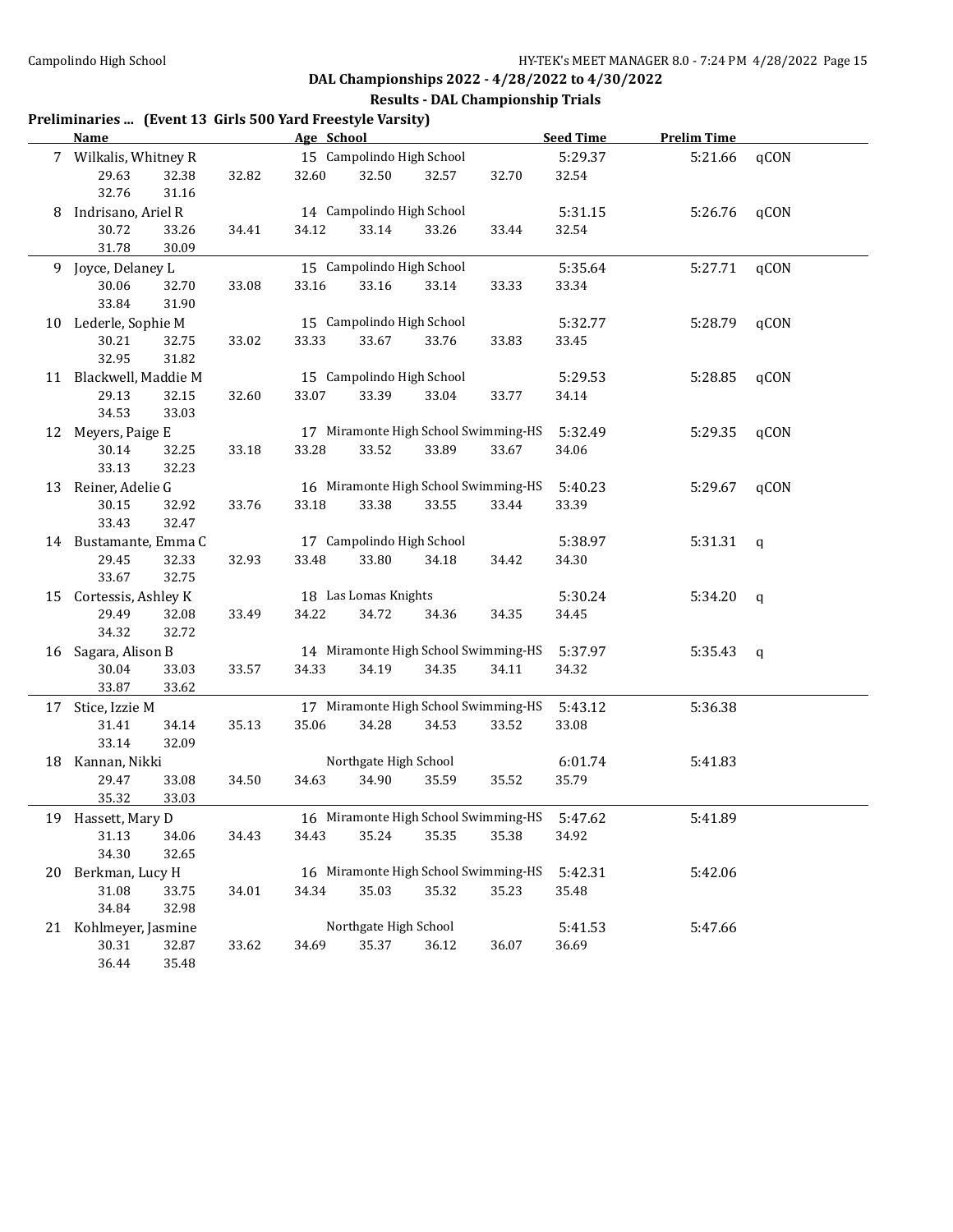|    | Event 14 Boys 500 Yard Freestyle Varsity |                        |           |            | Eric Vonbrocklin |                                      |       | Las Lomas |                  |                    |              |  |
|----|------------------------------------------|------------------------|-----------|------------|------------------|--------------------------------------|-------|-----------|------------------|--------------------|--------------|--|
|    | DAL record:                              | 4:28.34<br>4:40.09 NCS | 5/13/2015 |            |                  |                                      |       |           |                  |                    |              |  |
|    | Name                                     | 5:06.99 CON            |           | Age School |                  |                                      |       |           | <b>Seed Time</b> | <b>Prelim Time</b> |              |  |
|    | <b>Preliminaries</b>                     |                        |           |            |                  |                                      |       |           |                  |                    |              |  |
|    | 1 Wendler, Mason                         |                        |           |            |                  | Northgate High School                |       |           | 4:44.29          | 4:46.00            | qCON         |  |
|    | 26.09<br>30.00                           | 28.10<br>26.66         | 28.68     | 28.53      |                  | 29.00                                | 29.46 | 29.63     | 29.85            |                    |              |  |
| 2  | Ohare, Hayden R                          |                        |           |            |                  | 15 Campolindo High School            |       |           | 5:00.22          | 4:47.39            | qCON         |  |
|    | 26.40<br>28.24                           | 28.43<br>27.09         | 28.88     | 29.59      |                  | 29.44                                | 29.44 | 29.91     | 29.97            |                    |              |  |
| 3  | King, Dylan M                            |                        |           |            |                  | 15 Campolindo High School            |       |           | 5:05.78          | 4:53.04            | qCON         |  |
|    | 27.01                                    | 28.84                  | 29.48     | 29.79      |                  | 29.28                                | 29.87 | 29.73     | 29.80            |                    |              |  |
|    | 29.96                                    | 29.28                  |           |            |                  |                                      |       |           |                  |                    |              |  |
|    | 4 Hoffman, Zachary I                     |                        |           |            |                  | 16 Miramonte High School Swimming-HS |       |           | 4:58.99          | 4:57.56            | qCON         |  |
|    | 26.35                                    | 29.65                  | 30.74     | 31.29      |                  | 31.19                                | 30.72 | 30.91     | 30.22            |                    |              |  |
|    | 29.24                                    | 27.25                  |           |            |                  |                                      |       |           |                  |                    |              |  |
| 5  | Chu, Michael P                           |                        |           |            |                  | 15 Campolindo High School            |       |           | 5:07.99          | 4:58.27            | qCON         |  |
|    | 26.73                                    | 29.34                  | 30.67     | 31.08      |                  | 30.90                                | 31.07 | 31.00     | 30.99            |                    |              |  |
|    | 29.12                                    | 27.37                  |           |            |                  |                                      |       |           |                  |                    |              |  |
| 6  | Gunn, Logan M                            |                        |           |            |                  | 16 Miramonte High School Swimming-HS |       |           | 5:11.35          | 4:59.37            | qCON         |  |
|    | 25.96                                    | 29.11                  | 30.07     | 30.62      |                  | 30.67                                | 30.78 | 30.98     | 30.74            |                    |              |  |
|    | 30.43                                    | 30.01                  |           |            |                  |                                      |       |           |                  |                    |              |  |
| 7  | Crouch, Brody H                          |                        |           |            |                  | 18 Campolindo High School            |       |           | 5:04.31          | 5:02.68            | qCON         |  |
|    | 26.88                                    | 29.54                  | 30.10     | 30.66      |                  | 30.58                                | 30.98 | 31.11     | 31.21            |                    |              |  |
|    | 30.63                                    | 30.99                  |           |            |                  |                                      |       |           |                  |                    |              |  |
| 8  | Petty, Matteo J                          |                        |           |            |                  | 16 Miramonte High School Swimming-HS |       |           | 5:11.09          | 5:11.76            | $\mathsf{q}$ |  |
|    | 27.36                                    | 29.35                  | 30.47     | 31.03      |                  | 32.00                                | 32.03 | 32.44     | 32.59            |                    |              |  |
|    | 32.63                                    | 31.86                  |           |            |                  |                                      |       |           |                  |                    |              |  |
|    | 9 Parker, Colin                          |                        |           |            |                  | Northgate High School                |       |           | 5:08.06          | 5:11.84            | q            |  |
|    | 26.65                                    | 29.91                  | 30.61     | 31.17      |                  | 31.73                                | 32.51 | 32.52     | 32.58            |                    |              |  |
|    | 32.42                                    | 31.74                  |           |            |                  |                                      |       |           |                  |                    |              |  |
| 10 | Hollander, John D                        |                        |           |            |                  | 15 Las Lomas Knights                 |       |           | 5:15.87          | 5:18.67            | $\mathbf q$  |  |
|    | 27.79                                    | 29.94                  | 31.78     | 32.32      |                  | 32.97                                | 33.31 | 33.24     | 33.20            |                    |              |  |
|    | 32.71                                    | 31.41                  |           |            |                  |                                      |       |           |                  |                    |              |  |
| 11 | Seward, Carter D                         |                        |           |            |                  | 14 Las Lomas Knights                 |       |           | 5:17.97          | 5:24.46            | q            |  |
|    | 27.00                                    | 30.72                  | 32.68     | 33.84      |                  | 33.92                                | 33.94 | 33.78     | 33.79            |                    |              |  |
|    | 33.43                                    | 31.36                  |           |            |                  |                                      |       |           |                  |                    |              |  |
| 12 | Cajski, Nick V                           |                        |           |            |                  | 16 Las Lomas Knights                 |       |           | 5:40.36          | 5:39.96            | q            |  |
|    | 28.50                                    | 31.64                  | 33.67     | 34.39      |                  | 35.32                                | 35.56 | 35.46     | 35.58            |                    |              |  |
|    | 35.41                                    | 34.43                  |           |            |                  |                                      |       |           |                  |                    |              |  |
| 13 | Hanson, Cale T                           |                        |           |            |                  | 15 Acalanes Swim Team-CA             |       |           | 5:54.62          | 5:41.49            | q            |  |
| 14 | Chenault, Aidan                          |                        |           |            |                  | Northgate High School                |       |           | 6:02.27          | 6:04.76            | q            |  |
|    | 30.63                                    | 33.96                  | 35.61     | 36.69      |                  | 38.11                                | 37.97 | 39.01     | 38.25            |                    |              |  |
|    | 38.18                                    | 36.35                  |           |            |                  |                                      |       |           |                  |                    |              |  |
| 15 | Lewis, Luke W                            |                        |           |            |                  | 16 Miramonte High School Swimming-HS |       |           | <b>NT</b>        | 6:29.69            | q            |  |
|    | 31.89                                    | 37.00                  | 37.71     | 38.82      |                  | 40.21                                | 40.30 | 42.39     | 43.19            |                    |              |  |
|    | 42.26                                    | 35.92                  |           |            |                  |                                      |       |           |                  |                    |              |  |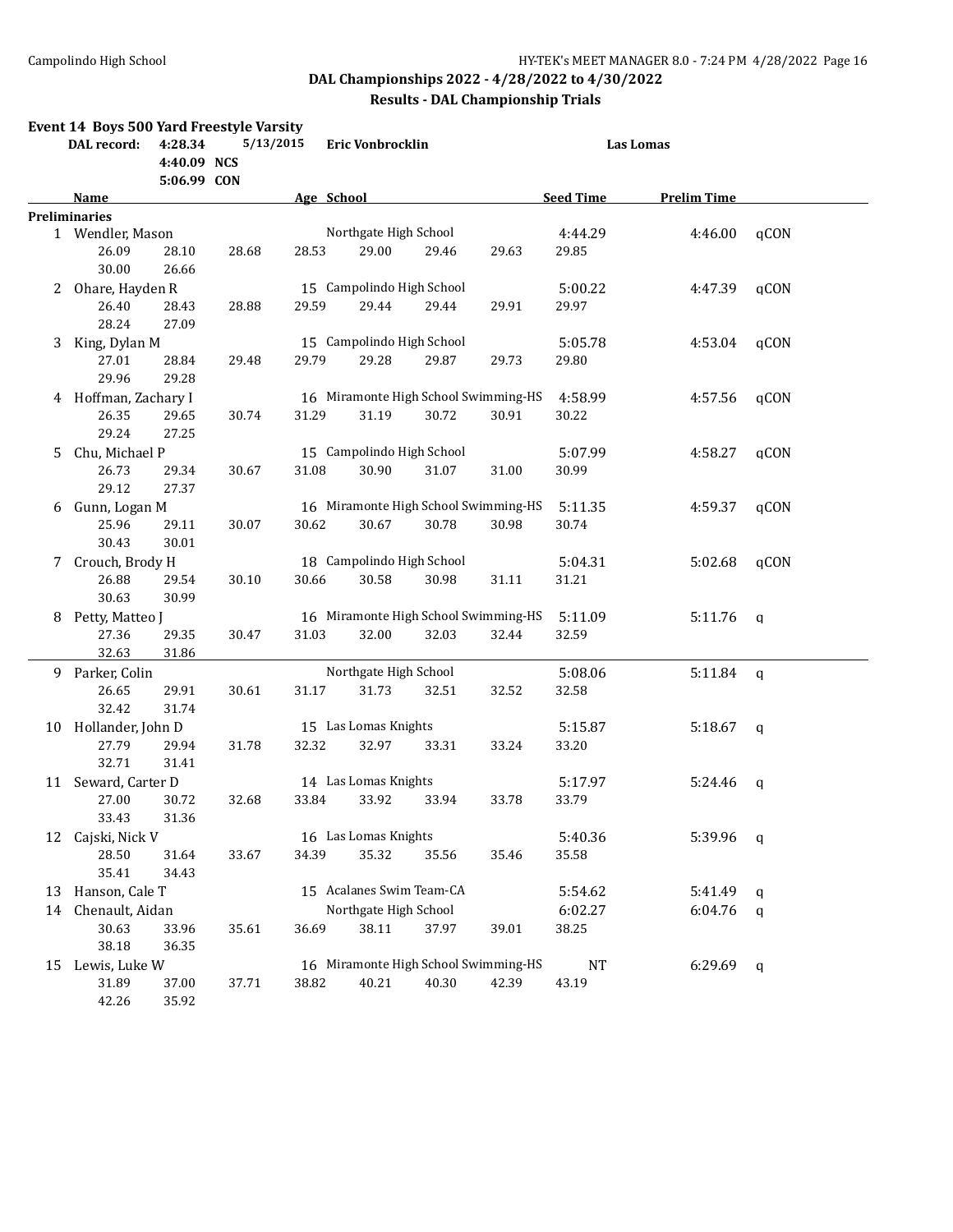#### **Results - DAL Championship Trials**

#### **Event 15 Girls 200 Yard Freestyle Relay Varsity**

**DAL record: 1:35.34 5/14/2010 Las Lomas High School**

**K Leonard, T Carlson, J Amog, K Carlson**

|    | 1:41.07 NCS                   |                          |                           |                             |
|----|-------------------------------|--------------------------|---------------------------|-----------------------------|
|    | 1:51.99 CON<br>Team           | Relay                    | <b>Seed Time</b>          | <b>Prelim Time</b>          |
|    | <b>Preliminaries</b>          |                          |                           |                             |
|    | 1 Acalanes Swim Team-CA       | A                        | 1:41.02                   | 1:38.89<br>qNCS             |
|    | 1) Waechter, Lila E 17        | 2) Keely, Kaitlyn M 16   | 3) MacKay, Sophi R 16     | 4) Suppiger, Sadie E 14     |
|    | 24.68<br>28.18<br>21.87       | 24.16                    |                           |                             |
| 2  | Miramonte High School Swimmir | A                        | 1:43.70                   | 1:39.31<br>qNCS             |
|    | 1) McAninch, Meghan K 17      | 2) Stryker, Tali A 15    | 3) Hearey, Bea D 14       | 4) Larsen, Ally E 14        |
|    | 25.14<br>23.69<br>25.42       | 25.06                    |                           |                             |
| 3  | Campolindo High School        | A                        | 1:41.83                   | 1:42.38<br>qCON             |
|    | 1) Bustamante, Emma C 17      | 2) Healy, Lauren G 17    | 3) Fok, Lexi L 18         | 4) Pieper, Ana E 16         |
|    | 26.27<br>25.33<br>24.81       | 25.97                    |                           |                             |
|    | 4 Las Lomas Knights           | A                        | 1:43.57                   | 1:43.70<br>qCON             |
|    | 1) Cortessis, Ashley K 18     | 2) Wright, Jessie S 16   | 3) Walburg, Sydney K 16   | 4) Claus, Kate V 17         |
|    | 26.52<br>25.81<br>25.17       | 26.20                    |                           |                             |
| 5. | Northgate High School         | A                        | 1:40.19                   | aCON<br>1:44.69             |
|    | 1) Sullivan, Brooke           | 2) Lee, Noni             | 3) Rohrlick, Madison      | 4) Welsh, Sydney            |
|    | 26.37<br>25.83<br>26.44       | 26.05                    |                           |                             |
| 6  | Acalanes Swim Team-CA         | B                        | 1:46.66                   | 1:45.93<br>aCON             |
|    | 1) Hendrickson, Sophie R 15   | 2) Haugner, Jenny A 15   | 3) Roux, Fiona M 15       | 4) Hoppe, Liv H 15          |
|    | 26.55<br>27.41<br>25.99       | 25.98                    |                           |                             |
|    | 7 Campolindo High School      | B                        | 1:47.82                   | 1:46.68<br>qCON             |
|    | 1) Lederle, Sophie M 15       | 2) Charlton, Sophia M 17 | 3) Osborn, Lydia K 17     | 4) Roggensack, Sisi A 14    |
|    | 26.65<br>27.56<br>27.36       | 25.11                    |                           |                             |
| 8  | Miramonte High School Swimmir | B                        | 1:47.52                   | 1:47.49<br>qCON             |
|    | 1) Hassett, Rosalie K 15      | 2) Naldoza, Degen D 17   | 3) Painter, Anna C 17     | 4) Stice, Izzie M 17        |
|    | 26.97<br>26.78<br>26.86       | 26.88                    |                           |                             |
|    | 9 Northgate High School       | $\mathbf{B}$             | 1:48.33                   | 1:48.14<br>CON              |
|    | 1) Tuvshintugs, Oyu           | 2) Kannan, Nikki         | 3) Meriam, Emma           | 4) Croy, Jaley              |
|    | 27.16<br>27.30<br>27.54       | 26.14                    |                           |                             |
|    | 10 Acalanes Swim Team-CA      | C                        | 1:51.54                   | 1:48.85<br>CON              |
|    | 1) Potter, Sarah J 17         | 2) Jones, Emily M 16     | 3) McIlwain, Juliet C 14  | 4) Walsh, Maddie O 14       |
|    | 26.57<br>27.34<br>27.32       | 27.62                    |                           |                             |
|    | 11 Campolindo High School     | $\mathcal{C}$            | 1:55.22                   | 1:50.91<br>CON              |
|    | 1) Zinman, Natalie M 17       | 2) Rorabaugh, Emma D 18  | 3) Thompson, Georgia C 17 | 4) Lederle, Sammie A 15     |
|    | 12 Las Lomas Knights          | B                        | 1:52.98                   | 1:51.61<br><b>CON</b>       |
|    | 1) Kenney, Payton A 17        | 2) Conner, Ellie A 16    | 3) Brown, Kelsey E 15     | 4) Cheung, Kallie 17        |
|    | 26.96<br>27.44<br>28.24       | 28.97                    |                           |                             |
| 13 | Miramonte High School Swimmir | $\mathsf C$              | 1:49.50                   | 1:52.79                     |
|    | 1) Lurie, Ally J 17           | 2) Berloui, Apameh 17    | 3) Anagnost, Eloise B 17  | 4) Battersby, Caroline R 18 |
|    | 26.80<br>28.54<br>28.43       | 29.02                    |                           |                             |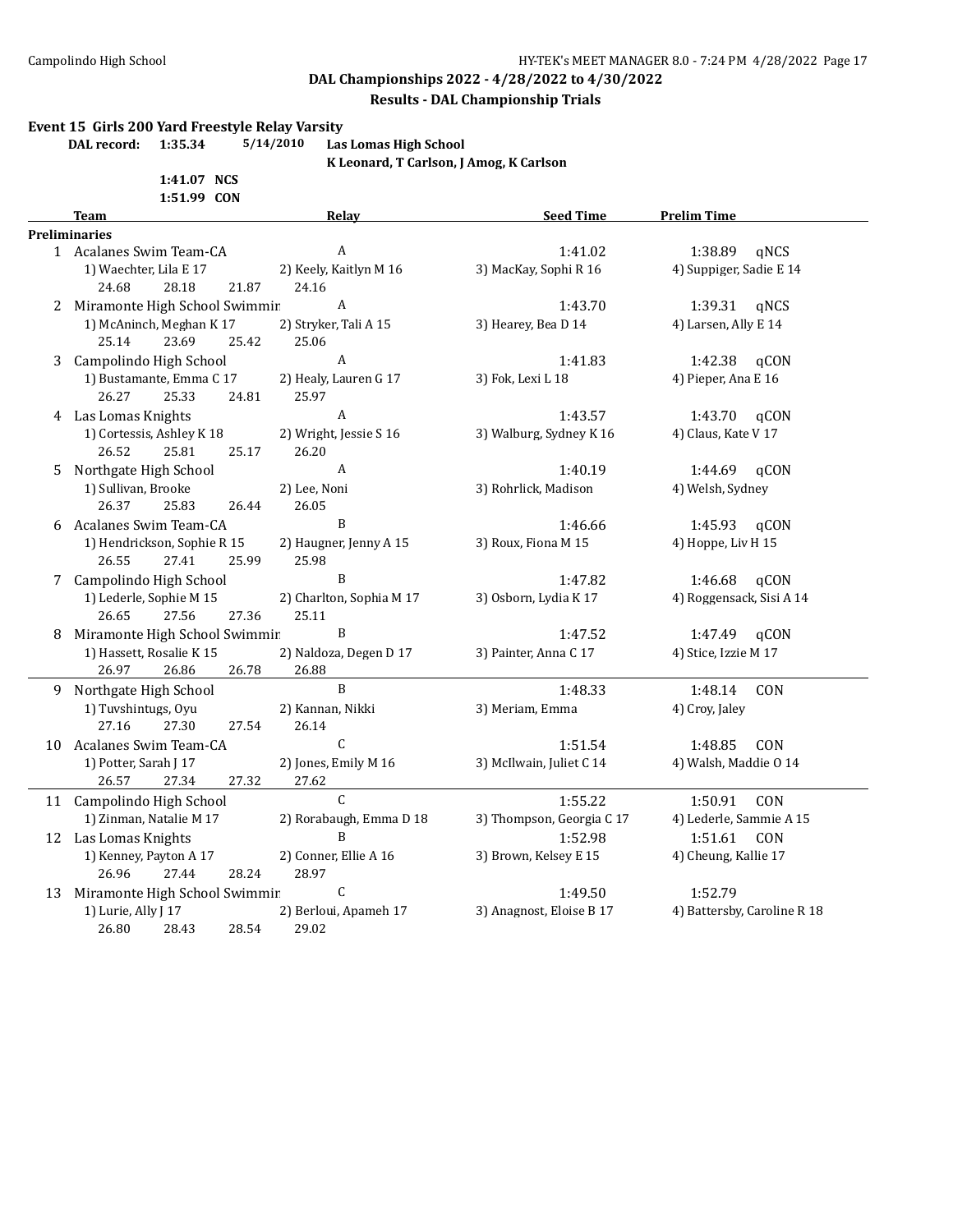#### **Results - DAL Championship Trials**

#### **Event 16 Boys 200 Yard Freestyle Relay Varsity**

**DAL record: 1:24.52 5/10/2013 Las Lomas Knights**

**M Horner, T Donovan, G Middleton, J Miller**

|      | 1:30.12 NCS |  |
|------|-------------|--|
|      | 1:38.99 CON |  |
| Team |             |  |
|      |             |  |

28.12 29.53

28.45 29.57

28.97 31.39

29.17 31.44

|   | <b>Team</b>                                | <b>Relay</b>                        | <b>Seed Time</b>         | <b>Prelim Time</b>      |
|---|--------------------------------------------|-------------------------------------|--------------------------|-------------------------|
|   | <b>Preliminaries</b>                       |                                     |                          |                         |
|   | 1 Northgate High School                    | $\,$ A                              | 1:25.50                  | 1:28.26<br>qNCS         |
|   | 1) Fong, A.J.                              | 2) Kengla, Kyle                     | 3) McMillan, Scott       |                         |
|   | 22.40<br>21.85<br>22.04                    | 21.97                               |                          |                         |
|   | 2 Northgate High School                    | B                                   | <b>NT</b>                | qNCS<br>1:29.50         |
|   | 1) Hirsch, Mark                            | 2) Lee, Ryan                        | 3) Thomas, Larwence      | 4) Meriam, Tommy        |
|   | 21.83<br>22.55<br>22.66                    | 22.46                               |                          |                         |
| 3 | Las Lomas Knights                          | $\boldsymbol{A}$                    | 1:28.58                  | 1:31.09<br>qCON         |
|   | 1) Bellanca, Ian N 15                      | 2) Monroy, Mateo T 17               | 3) Galabow, Jacob R 17   | 4) Nelson, Brett J 16   |
|   | 23.29<br>22.71<br>22.63                    | 22.46                               |                          |                         |
|   | 4 Acalanes Swim Team-CA                    | $\overline{A}$                      | 1:34.47                  | 1:31.55<br>qCON         |
|   | 1) Etnyre, Parker R 16                     | 2) Brock-Utne, Matt B 17            | 3) Dreyer, Will I 16     | 4) Eubanks, Grant E 16  |
|   | 22.37<br>23.27<br>22.98                    | 22.93                               |                          |                         |
| 5 | Campolindo High School                     | $\boldsymbol{A}$                    | 1:29.64                  | 1:32.85<br>qCON         |
|   | 1) Crouch, Brody H 18                      | 2) Rago, Luca J 18                  | 3) Blatt, Ben G 18       | 4) Roesch, Grant H 17   |
|   | 23.94<br>22.90<br>24.00                    | 22.01                               |                          |                         |
| 6 | Miramonte High School Swimmir              | A                                   | 1:35.63                  | 1:34.05<br>qCON         |
|   | 1) Washburn, Loron W 16                    | 2) Stice, Patrick P 15              | 3) Lenk, Chase T 17      | 4) Kurtz, Grant A 15    |
|   | 23.69<br>22.84<br>23.75                    | 23.77                               |                          |                         |
| 7 | Campolindo High School                     | B                                   | 1:37.13                  | 1:34.82<br>qCON         |
|   | 1) Ohare, Hayden R 15                      | 2) King, Dylan M 15                 | 3) Velek, Evan J 16      | 4) Lenahan, Cooper M 17 |
|   | 22.80<br>23.76<br>23.64                    | 24.62                               |                          |                         |
|   | 8 Miramonte High School Swimmir            | B                                   | 1:40.59                  | 1:38.33<br>qCON         |
|   | 1) Quinnild, Thomas H 18                   | 2) Devlin, Christopher M 18         | 3) Lewis, Luke W 16      | 4) Tunney, Griff A 15   |
|   | 25.28<br>25.56<br>23.78                    | 23.71                               |                          |                         |
|   | 9 Acalanes Swim Team-CA                    | $\, {\bf B}$                        | 1:42.04                  | 1:41.75                 |
|   | 1) Strittmatter, Miguel K 16               | 2) Ramirez, Andreas M 18            | 3) Harrington, Sean L 17 | 4) Ramirez, Hans A 15   |
|   | 25.74<br>25.95<br>26.37                    | 23.69                               |                          |                         |
|   | Las Lomas Knights                          | B                                   | 1:35.41                  | DQ                      |
|   | 1) Cajski, Nick V 16                       | 2) Hollander, John D 15             | 3) Hudson, Dallas C 15   | 4) Seward, Carter D 14  |
|   | 27.27<br>22.92<br>23.59                    | 23.78                               |                          |                         |
|   | Event 17 Girls 100 Yard Backstroke Varsity |                                     |                          |                         |
|   | 54.73<br>DAL record:                       | 5/9/2015<br><b>Brittany Usinger</b> | <b>Acalanes</b>          |                         |
|   | 58.27 NCS                                  |                                     |                          |                         |
|   | 1:02.99 CON                                |                                     |                          |                         |
|   | Name                                       | Age School                          | <b>Seed Time</b>         | <b>Prelim Time</b>      |
|   | <b>Preliminaries</b>                       |                                     |                          |                         |
|   | 1 Smith, Adriana K                         | 16 Campolindo High School           | 56.00                    | 56.42<br>qNCS           |
|   | 27.40<br>29.02                             |                                     |                          |                         |
|   | 2 Suppiger, Sadie E                        | 14 Acalanes Swim Team-CA            | 58.67                    | qNCS<br>57.65           |
|   |                                            |                                     |                          |                         |

3 Barck, Emilia I 15 Campolindo High School 58.19 58.02 qNCS

4 Clark, Grace E 17 Miramonte High School Swimming-HS 1:01.28 1:00.36 qCON

5 Chan, Cady **Northgate High School** 1:00.95 1:00.61 qCON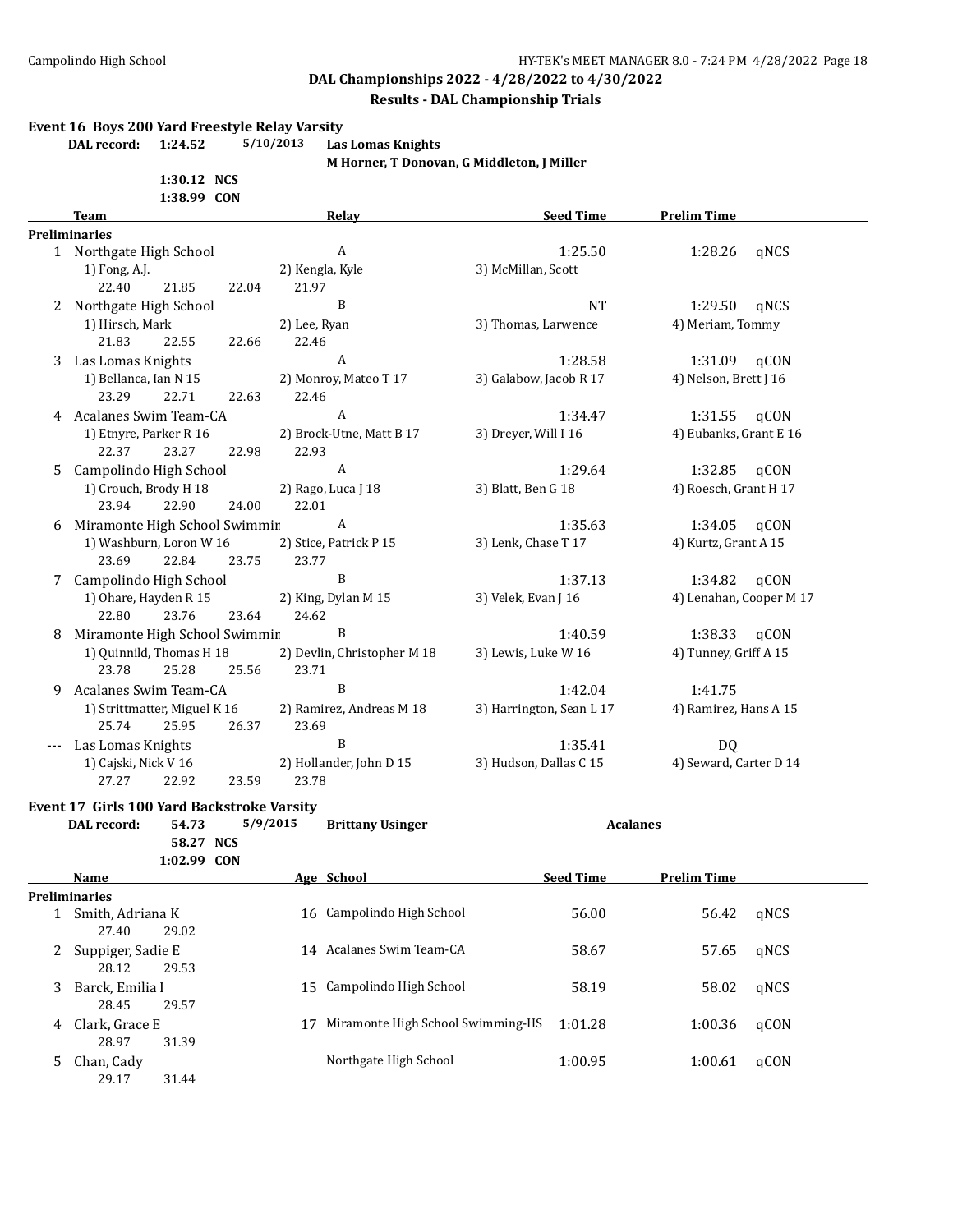#### **Results - DAL Championship Trials**

### **Preliminaries ... (Event 17 Girls 100 Yard Backstroke Varsity)**

|     | <b>Name</b>                                |    | Age School                           | <b>Seed Time</b> | <b>Prelim Time</b> |      |
|-----|--------------------------------------------|----|--------------------------------------|------------------|--------------------|------|
| 6   | Stambaugh, Regan A<br>29.41<br>31.38       |    | 18 Campolindo High School            | 1:04.12          | 1:00.79            | qCON |
| 7   | Bove, Natalie H<br>29.80<br>31.16          |    | 15 Campolindo High School            | 1:02.80          | 1:00.96            | qCON |
| 8   | Veronda, Taryn L<br>30.98<br>32.52         |    | 16 Acalanes Swim Team-CA             | 1:04.16          | 1:03.50            | q    |
| 9.  | Eger, Rachel I<br>31.19<br>33.41           |    | 15 Las Lomas Knights                 | 1:03.65          | 1:04.60            | q    |
| 10  | Innis, Dania R<br>31.29<br>33.55           |    | 16 Miramonte High School Swimming-HS | 1:06.13          | 1:04.84            | q    |
|     | 11 Hassett, Rosalie K<br>32.12<br>33.72    |    | 15 Miramonte High School Swimming-HS | 1:04.52          | 1:05.84            | q    |
| 12  | Walburg, Sydney K<br>32.35<br>33.69        |    | 16 Las Lomas Knights                 | 1:06.39          | 1:06.04            | q    |
| 13  | Mohrland, Claire<br>32.38<br>34.16         |    | Northgate High School                | 1:06.19          | 1:06.54            | q    |
|     | 14 Petty, Zoe M<br>32.66<br>34.00          |    | 16 Miramonte High School Swimming-HS | 1:06.16          | 1:06.66            | q    |
| 15  | Chandrasekaran, Geetha<br>32.78<br>35.01   |    | Northgate High School                | 1:08.14          | 1:07.79            | q    |
| 16  | Cohen, Cece J<br>32.99<br>35.03            | 17 | Miramonte High School Swimming-HS    | 1:07.93          | 1:08.02            | q    |
|     | *17 O'Sullivan, Caroline<br>32.64<br>35.75 |    | Northgate High School                | 1:12.31          | 1:08.39            |      |
|     | *17 Daughters, Franny A<br>32.96<br>35.43  |    | 17 Acalanes Swim Team-CA             | 1:07.76          | 1:08.39            |      |
|     | <b>Swim-Off Required</b>                   |    |                                      |                  |                    |      |
|     | 19 Alfaro, Erin<br>33.48<br>35.38          |    | 15 Acalanes Swim Team-CA             | 1:09.90          | 1:08.86            |      |
| 20. | Ohare, Maizie K<br>33.29<br>36.05          |    | 17 Acalanes Swim Team-CA             | 1:07.99          | 1:09.34            |      |
|     | 21 Battersby, Caroline R<br>33.17<br>36.21 |    | 18 Miramonte High School Swimming-HS | 1:12.23          | 1:09.38            |      |
|     | 22 Morgan, Hailey<br>33.75<br>35.70        |    | Northgate High School                | 1:09.49          | 1:09.45            |      |
| 23  | Zhang, Sydney A<br>33.94 36.44             | 17 | Campolindo High School               | 1:08.91          | 1:10.38            |      |
|     | 24 Bauer, Madison S                        |    | 14 Acalanes Swim Team-CA             | 1:11.32          | 1:10.63            |      |
| 25  | Conner, Ellie A                            |    | 16 Las Lomas Knights                 | 1:14.57          | 1:11.36            |      |
|     | 34.61<br>36.75                             |    |                                      |                  |                    |      |
| 26  | Kuo, Lauren S<br>34.86<br>36.70            |    | 17 Acalanes Swim Team-CA             | 1:14.48          | 1:11.56            |      |
| 27. | Judson, Catherine L<br>35.52<br>37.64      |    | 16 Acalanes Swim Team-CA             | 1:12.75          | 1:13.16            |      |
| 28. | Sinha, Kate A<br>35.76<br>37.53            | 17 | Miramonte High School Swimming-HS    | 1:15.82          | 1:13.29            |      |
| 29  | Obrero, Miranda A<br>36.95<br>39.53        |    | 17 Las Lomas Knights                 | 1:14.23          | 1:16.48            |      |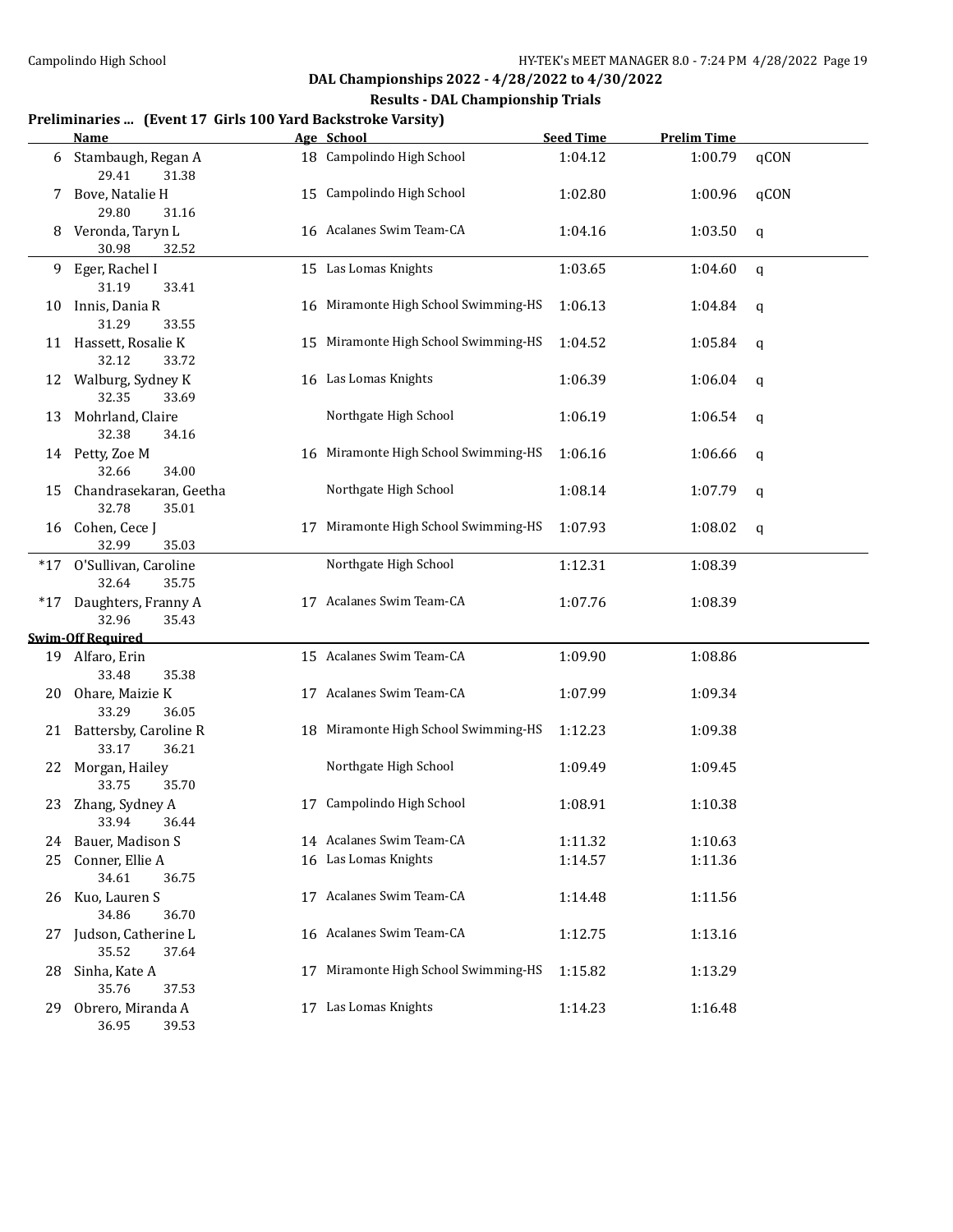|    | DAL record:                                 | 49.09                | Event 18 Boys 100 Yard Backstroke Varsity<br>5/12/2012 | <b>Sven Campbell</b>                 | Campo            |                    |      |
|----|---------------------------------------------|----------------------|--------------------------------------------------------|--------------------------------------|------------------|--------------------|------|
|    |                                             | 53.62 NCS            |                                                        |                                      |                  |                    |      |
|    | Name                                        | 57.99 CON            |                                                        | Age School                           | <b>Seed Time</b> | <b>Prelim Time</b> |      |
|    | <b>Preliminaries</b>                        |                      |                                                        |                                      |                  |                    |      |
|    | 1 Sherwood, Dax M<br>25.53                  | 26.90                |                                                        | 18 Miramonte High School Swimming-HS | 55.50            | 52.43              | qNCS |
| 2  | Mendelssohn, Jon D<br>25.71                 | 28.34                |                                                        | 15 Las Lomas Knights                 | 54.58            | 54.05              | qCON |
| 3  | Chivers, Garrett M<br>26.63                 | 27.45                |                                                        | 15 Campolindo High School            | 55.66            | 54.08              | qCON |
|    | 4 Temkin, West J<br>25.90                   | 28.28                | 18                                                     | Campolindo High School               | 57.69            | 54.18              | qCON |
| 5  | Younger, Owen C<br>25.88                    | 28.31                | 18                                                     | Campolindo High School               | 56.43            | 54.19              | qCON |
| 6  | McMillan, Scott<br>26.02                    | 28.69                |                                                        | Northgate High School                | 53.96            | 54.71              | qCON |
| 7  | Manuel, Michael<br>27.14                    |                      |                                                        | Northgate High School                | 58.40            | 56.19              | qCON |
| 8  | Eubanks, Grant E<br>27.76                   | 29.05<br>29.34       |                                                        | 16 Acalanes Swim Team-CA             | 58.58            | 57.10              | qCON |
|    | 9 Rego, Nate<br>27.76                       | 29.37                |                                                        | 18 Campolindo High School            | 58.19            | 57.13              | qCON |
| 10 | Lenk, Tyler C<br>28.14                      | 29.41                | 17                                                     | Miramonte High School Swimming-HS    | 59.47            | 57.55              | qCON |
|    | 11 Washburn, Lucas K<br>28.40               | 30.43                | 16                                                     | Miramonte High School Swimming-HS    | 1:00.62          | 58.83              | q    |
|    | 12 Harris, Nicholas B<br>29.28              | 30.60                |                                                        | 15 Las Lomas Knights                 | 1:01.02          | 59.88              | q    |
| 13 | Flora, Kyle<br>29.44                        | 31.40                |                                                        | Northgate High School                | 1:00.35          | 1:00.84            | q    |
| 14 | Sonoda, Evan<br>29.75                       | 31.64                |                                                        | Northgate High School                | 1:02.75          | 1:01.39            | q    |
| 15 | Nelson, Brett J<br>28.98                    | 32.47                |                                                        | 16 Las Lomas Knights                 | 59.30            | 1:01.45            | q    |
| 16 | Pignotti, Kai<br>29.82                      | 32.16                |                                                        | Northgate High School                | 1:03.07          | 1:01.98            | q    |
|    | 17 Lenk, Chase T<br>30.26                   | 32.14                |                                                        | 17 Miramonte High School Swimming-HS | 1:04.60          | 1:02.40            |      |
|    | Haines, Logan E<br>29.10                    | 30.29                |                                                        | 16 Miramonte High School Swimming-HS | 1:01.94          | DQ                 |      |
|    |                                             |                      | Event 19 Girls 100 Yard Breaststroke Varsity           |                                      |                  |                    |      |
|    | DAL record:                                 | 58.89<br>1:07.01 NCS | 5/9/2009                                               | <b>Kasey Carlson</b>                 |                  | <b>Las Lomas</b>   |      |
|    |                                             | 1:11.99 CON          |                                                        |                                      |                  |                    |      |
|    | Name                                        |                      |                                                        | Age School                           | <b>Seed Time</b> | <b>Prelim Time</b> |      |
|    | <b>Preliminaries</b><br>1 Hawkins, Maggie E |                      |                                                        | 17 Campolindo High School            | 1:10.41          | 1:09.09            | qCON |
|    | 32.60<br>2 Dulski, Ella M<br>33.35          | 36.49<br>36.18       |                                                        | 18 Miramonte High School Swimming-HS | 1:11.35          | 1:09.53            | qCON |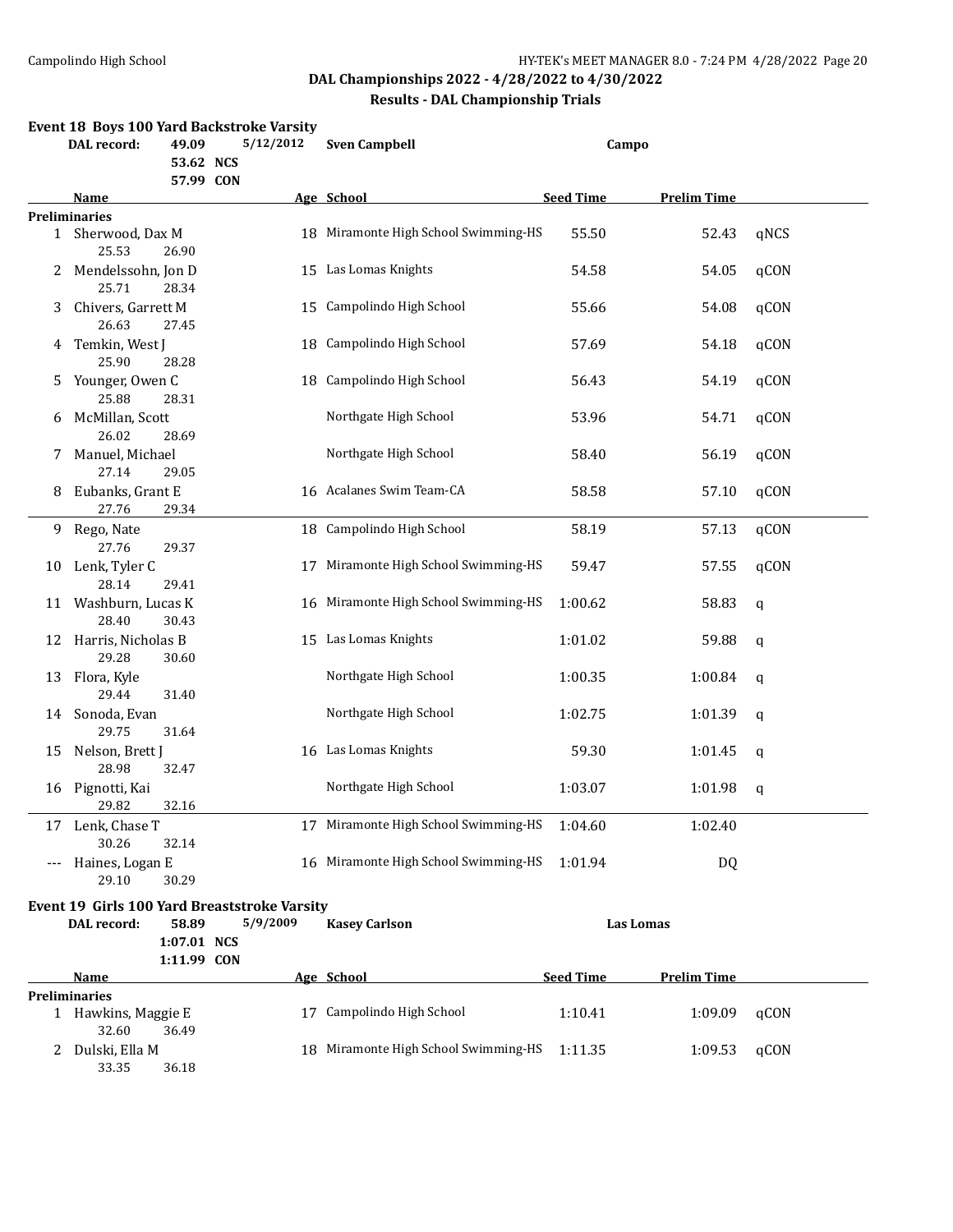#### **Results - DAL Championship Trials**

#### **Preliminaries ... (Event 19 Girls 100 Yard Breaststroke Varsity)**

|       | <b>Name</b>                              |    | Age School                           | <b>Seed Time</b> | <b>Prelim Time</b> |      |
|-------|------------------------------------------|----|--------------------------------------|------------------|--------------------|------|
| 3     | Lucas, Lindsey E<br>32.37<br>37.54       |    | 17 Miramonte High School Swimming-HS | 1:10.66          | 1:09.91            | qCON |
| 4     | Shane, Emma R<br>32.97<br>36.99          |    | 14 Campolindo High School            | 1:12.55          | 1:09.96            | qCON |
| 5     | Park, Madeline<br>33.07<br>37.95         | 17 | Miramonte High School Swimming-HS    | 1:12.72          | 1:11.02            | qCON |
| 6     | Chekurova, Vlada<br>33.53<br>37.67       |    | Northgate High School                | 1:09.67          | 1:11.20            | qCON |
|       | Williams, Daylor C<br>34.10<br>38.05     |    | 16 Acalanes Swim Team-CA             | 1:15.75          | 1:12.15            | q    |
| 8     | Archer, Sara E                           |    | 17 Acalanes Swim Team-CA             | 1:14.46          | 1:12.17            | q    |
|       | 34.70<br>37.47                           |    |                                      |                  |                    |      |
|       | 9 Welsh, Sydney<br>34.05<br>38.41        |    | Northgate High School                | 1:11.27          | 1:12.46            | q    |
| 10    | Gubser, Marlena R<br>33.49<br>39.30      |    | 16 Campolindo High School            | 1:16.21          | 1:12.79            | q    |
| 11    | McCarthy, Sarah R<br>34.36<br>38.47      |    | 17 Acalanes Swim Team-CA             | 1:14.42          | 1:12.83            | q    |
| 12    | Dendinger, Anna R<br>35.56<br>38.20      |    | 17 Campolindo High School            | 1:16.99          | 1:13.76            | q    |
| 13    | Rasmussen, Reagan<br>33.86<br>40.18      |    | Northgate High School                | 1:15.52          | 1:14.04            | q    |
|       | 14 Roggensack, Clara L<br>34.95<br>39.26 |    | 16 Campolindo High School            | 1:15.44          | 1:14.21            | q    |
| 15    | Bustamante, Emma C<br>35.23<br>39.08     | 17 | Campolindo High School               | 1:14.84          | 1:14.31            | q    |
| 16    | Pope, Frances P<br>39.84<br>35.00        | 17 | Miramonte High School Swimming-HS    | 1:16.98          | 1:14.84            | q    |
|       | 17 Lurie, Ally J<br>35.61<br>40.17       |    | 17 Miramonte High School Swimming-HS | 1:18.03          | 1:15.78            |      |
| 18    | Mitchell, Elizabeth<br>36.30<br>42.30    |    | Northgate High School                | 1:15.71          | 1:18.60            |      |
|       | 19 Cheung, Kallie                        |    | 17 Las Lomas Knights                 | 1:19.44          | 1:18.66            |      |
|       | 37.91<br>40.75                           |    |                                      |                  |                    |      |
| 20    | Brown, Kelsey E<br>37.36<br>41.31        |    | 15 Las Lomas Knights                 | 1:18.05          | 1:18.67            |      |
|       | 21 Resnick, Ashley A<br>37.23<br>41.85   |    | 17 Campolindo High School            | 1:21.81          | 1:19.08            |      |
|       | 22 Keely, Krista P<br>38.21<br>42.36     |    | 16 Acalanes Swim Team-CA             | 1:23.20          | 1:20.57            |      |
| 23.   | Heffelfinger, Wendy<br>39.03<br>42.74    |    | 16 Acalanes Swim Team-CA             | 1:21.53          | 1:21.77            |      |
|       | 24 Wilson, Ava S                         |    | 18 Campolindo High School            | 1:25.71          | 1:23.00            |      |
| 25    | 38.98<br>44.02<br>Ahmed, Nilab R         |    | 16 Miramonte High School Swimming-HS | 1:23.20          | 1:26.12            |      |
| $---$ | 40.35<br>45.77<br>Bundy, Bella R         |    | 15 Acalanes Swim Team-CA             | 1:21.63          | DQ                 |      |
|       | 36.54<br>43.62                           |    |                                      |                  |                    |      |
|       | Uffelman, Emma R<br>40.25<br>46.96       |    | 16 Acalanes Swim Team-CA             | 1:25.79          | DQ                 |      |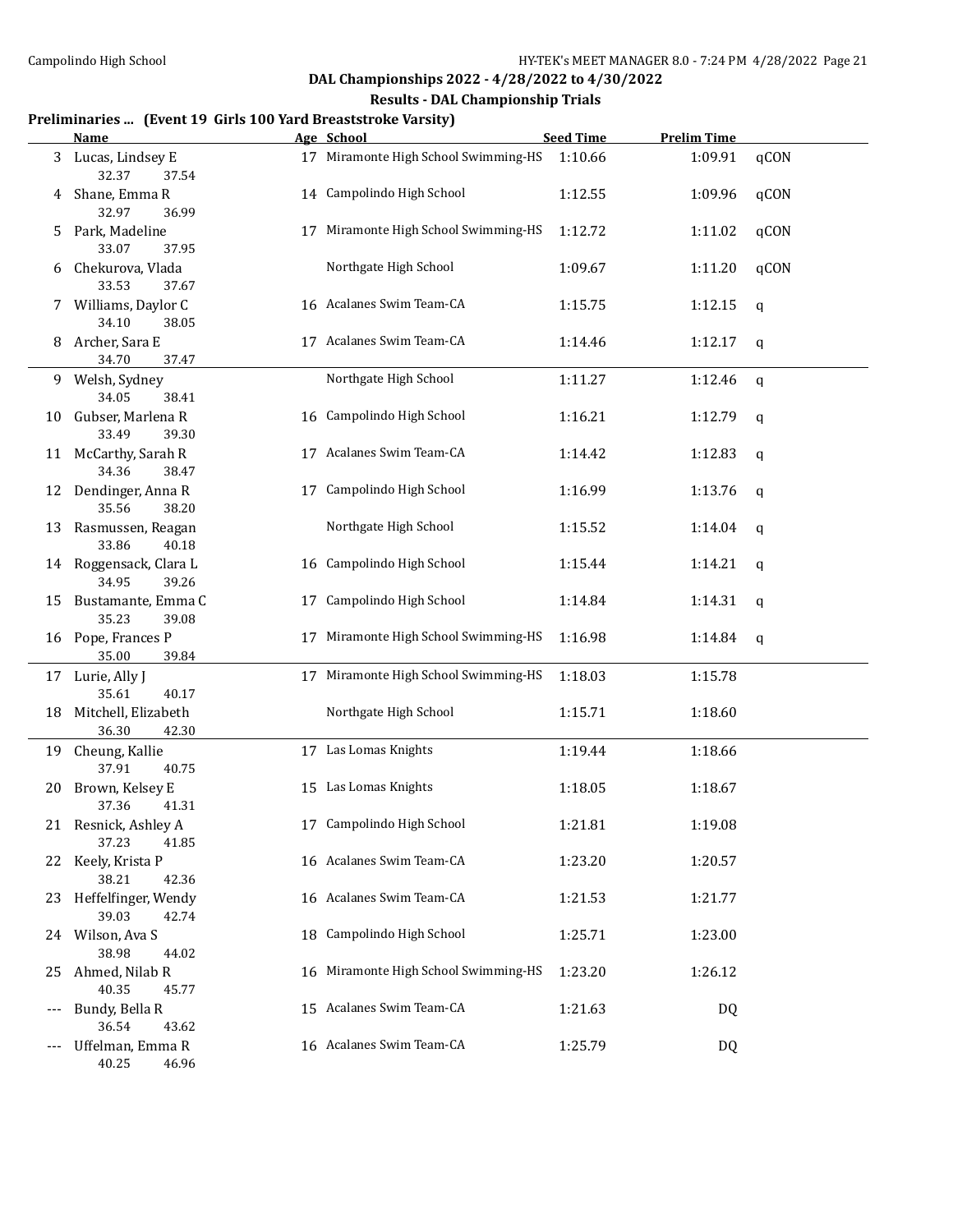#### **Results - DAL Championship Trials**

|    | DAL record:                      | 54.42<br>58.77 NCS<br>1:02.99 CON | Event 20 Boys 100 Yard Breaststroke Varsity<br>5/10/2013 | <b>Steven Stumph</b>                 | Campolindo       |                    |             |
|----|----------------------------------|-----------------------------------|----------------------------------------------------------|--------------------------------------|------------------|--------------------|-------------|
|    | <u>Name</u>                      |                                   |                                                          | Age School                           | <b>Seed Time</b> | <b>Prelim Time</b> |             |
|    | <b>Preliminaries</b>             |                                   |                                                          |                                      |                  |                    |             |
|    | 1 Solorzano, Tulio A<br>27.79    | 31.15                             |                                                          | 17 Las Lomas Knights                 | 1:00.22          | 58.94              | qCON        |
|    | 2 Yavuzer-Judd, Theoden<br>27.70 | 31.77                             | 17                                                       | Campolindo High School               | 59.92            | 59.47              | qCON        |
| 3  | Levy, Nate A<br>28.39            | 31.26                             | 16                                                       | Campolindo High School               | 59.72            | 59.65              | qCON        |
| 4  | Ohare, Hayden R<br>28.68         | 32.77                             | 15                                                       | Campolindo High School               | 1:03.24          | 1:01.45            | qCON        |
| 5. | Smith, Parker R<br>29.39         | 32.71                             | 15                                                       | Campolindo High School               | 1:05.33          | 1:02.10            | qCON        |
| 6  | Manuel, Marcus<br>29.52          | 32.63                             |                                                          | Northgate High School                | 1:03.76          | 1:02.15            | qCON        |
| 7. | Lewis, Daniel<br>29.61           | 32.61                             |                                                          | Northgate High School                | 1:04.08          | 1:02.22            | qCON        |
| 8  | Galabow, Jacob R<br>29.38        | 33.33                             |                                                          | 17 Las Lomas Knights                 | 1:03.26          | 1:02.71            | qCON        |
| 9  | Golan, Dylan<br>29.03            | 34.10                             |                                                          | Northgate High School                | 1:08.26          | 1:03.13            | $\mathbf q$ |
| 10 | Mohrland, Jacob<br>29.38         | 33.78                             |                                                          | Northgate High School                | 58.42            | 1:03.16            | q           |
|    | 11 Washburn, Loron W<br>29.87    | 33.66                             |                                                          | 16 Miramonte High School Swimming-HS | 1:06.24          | 1:03.53            | q           |
|    | 12 Lewis, Luke W<br>30.54        | 33.31                             |                                                          | 16 Miramonte High School Swimming-HS | 1:04.85          | 1:03.85            | q           |
| 13 | Dreyer, Will I<br>29.92          | 33.96                             |                                                          | 16 Acalanes Swim Team-CA             | 1:06.60          | 1:03.88            | q           |
|    | 14 Cole, Justin J<br>29.54       | 34.48                             |                                                          | 16 Miramonte High School Swimming-HS | 1:06.00          | 1:04.02            | q           |
| 15 | Velek, Evan J<br>30.48           | 34.45                             |                                                          | 16 Campolindo High School            | 1:06.56          | 1:04.93            | q           |
| 16 | Devlin, Christopher M<br>30.95   | 35.06                             |                                                          | 18 Miramonte High School Swimming-HS | 1:08.12          | 1:06.01            | q           |
| 17 | Hudson, Dallas C<br>32.28        | 34.57                             |                                                          | 15 Las Lomas Knights                 | 1:05.97          | 1:06.85            |             |
| 18 | Quinnild, Thomas H<br>32.17      | 35.37                             |                                                          | 18 Miramonte High School Swimming-HS | 1:09.19          | 1:07.54            |             |
| 19 | Cajski, Nick V<br>33.26          | 36.63                             |                                                          | 16 Las Lomas Knights                 | 1:07.69          | 1:09.89            |             |
| 20 | Harrington, Sean L<br>34.17      | 37.46                             |                                                          | 17 Acalanes Swim Team-CA             | 1:11.24          | 1:11.63            |             |
|    | 21 Strittmatter, Miguel K        |                                   |                                                          | 16 Acalanes Swim Team-CA             | 1:14.32          | 1:14.96            |             |

11 ttmatter, miguel<br>35.30 39.66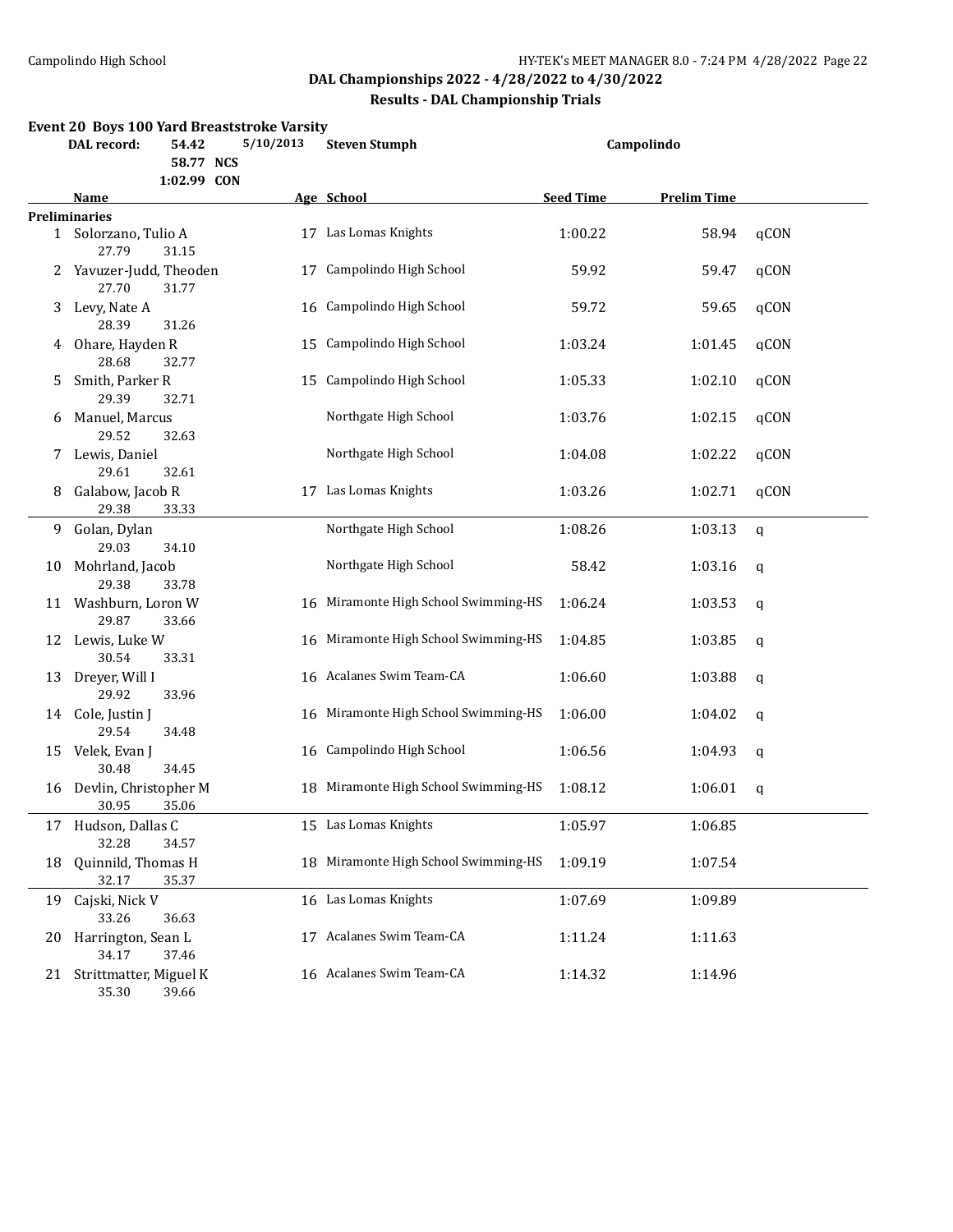#### **Results - DAL Championship Trials**

#### **Event 21 Girls 400 Yard Freestyle Relay Varsity**

**DAL record: 3:28.18 5/9/2015 Campolindo High School Campo S Cavalli, M Ashby, E Ward, A Campbell**

|   | 3:42.60 NCS<br>4:09.99 CON                     |                                            |                                               |                             |  |  |
|---|------------------------------------------------|--------------------------------------------|-----------------------------------------------|-----------------------------|--|--|
|   | Team                                           | Relay                                      | <b>Seed Time</b>                              | <b>Prelim Time</b>          |  |  |
|   | <b>Preliminaries</b>                           |                                            |                                               |                             |  |  |
|   | 1 Acalanes Swim Team-CA                        | A                                          | 3:41.60                                       | 3:35.97<br>qNCS             |  |  |
|   | 1) Archer, Sara E 17                           | 2) MacKay, Sophi R 16                      | 3) Waechter, Lila E 17                        | 4) Suppiger, Sadie E 14     |  |  |
|   | 26.73<br>55.68<br>25.27                        | 26.35<br>53.03<br>54.68                    | 25.06<br>52.58                                |                             |  |  |
|   | 2 Las Lomas Knights                            | $\boldsymbol{A}$                           | 3:36.15                                       | 3:37.07<br>qNCS             |  |  |
|   | 1) Snyder, Amelia L 17                         | 2) Carlson, Gemma P 17                     | 3) Cortessis, Ashley K 18                     | 4) Statler, Nina E 18       |  |  |
|   | 25.75<br>53.54<br>26.32                        | 55.91<br>15.67<br>56.03                    | 24.52<br>51.59                                |                             |  |  |
| 3 | Miramonte High School Swimmir                  | A                                          | 3:44.97                                       | 3:38.97<br>qNCS             |  |  |
|   | 1) McAninch, Meghan K 17                       | 2) Stryker, Tali A 15                      | 3) Meyers, Paige E 17                         | 4) Hearey, Bea D 14         |  |  |
|   | 26.16<br>24.80<br>54.08                        | 53.30<br>26.82<br>55.66                    | 25.86<br>55.93                                |                             |  |  |
|   | 4 Northgate High School                        | A                                          | 3:41.41                                       | 3:39.95<br>qNCS             |  |  |
|   | 1) Struempf, Lily                              | 2) Chan, Cady                              | 3) Chekurova, Vlada                           | 4) Lund, Alyssa             |  |  |
|   | 26.28<br>54.39<br>26.68                        | 56.36<br>26.75<br>55.43                    | 16.14<br>53.77                                |                             |  |  |
| 5 | Campolindo High School                         | A                                          | 3:39.77                                       | 3:43.82<br>qCON             |  |  |
|   | 1) Levenfeld, Kaia E 16                        | 2) Indrisano, Ariel R 14                   | 3) Wilkalis, Whitney R 15                     | 4) Fok, Lexi L 18           |  |  |
|   | 26.18<br>54.50<br>26.63                        | 55.71<br>28.15<br>58.27                    | 55.34<br>26.67                                |                             |  |  |
| 6 | Campolindo High School                         | B                                          | 3:44.14                                       | 3:46.49<br>qCON             |  |  |
|   | 1) Roggensack, Clara L 16                      | 2) Bove, Natalie H 15                      | 3) Stambaugh, Regan A 18                      | 4) Baker, Clare C 14        |  |  |
|   | 26.98<br>56.98<br>27.43                        | 57.46<br>27.35<br>56.57                    | 26.66<br>55.48                                |                             |  |  |
|   | 7 Acalanes Swim Team-CA                        | B                                          | 3:52.10                                       | 3:54.43<br>qCON             |  |  |
|   | 1) Heffelfinger, Heidi 18                      | 2) Heffelfinger, Wendy 16                  | 3) Hendrickson, Sophie R 15                   | 4) Cox, Audrey A 16         |  |  |
|   | 27.61<br>1:05.14<br>21.21                      | 55.73<br>24.83<br>55.56                    | 27.12<br>58.00                                |                             |  |  |
| 8 | Northgate High School                          | B                                          | 3:51.84                                       | 3:58.68<br>qCON             |  |  |
|   | 1) Tuvshintugs, Oyu                            | 2) Rohrlick, Madison                       | 3) Kannan, Nikki                              | 4) Lee, Noni                |  |  |
|   | 29.27<br>1:00.22<br>27.12                      | 59.06<br>28.63<br>1:00.08                  | 59.32<br>15.67                                |                             |  |  |
|   | 9 Campolindo High School                       | $\mathcal{C}$                              | 3:51.36                                       | 4:01.65<br>CON              |  |  |
|   | 1) Gubser, Marlena R 16                        | 2) Resnick, Ashley A 17                    | 3) Dendinger, Anna R 17                       | 4) Joyce, Delaney L 15      |  |  |
|   | 29.36<br>1:01.56<br>29.56                      | 16.24<br>47.25<br>1:13.98                  | 27.67<br>58.86                                |                             |  |  |
|   | 10 Acalanes Swim Team-CA                       | C                                          | 4:11.30                                       | 4:06.08<br>CON              |  |  |
|   | 1) Weiss, Kyra J 16                            | 2) Roux, Fiona M 15                        | 3) Judson, Catherine L 16                     | 4) Budke, Ellie K 15        |  |  |
|   | 28.93<br>1:00.63<br>27.77                      | 1:00.65<br>30.22<br>1:03.68                | 29.16<br>1:01.12                              |                             |  |  |
|   |                                                | $\mathbf{B}$                               | 3:58.50                                       | 4:09.88                     |  |  |
|   | 11 Las Lomas Knights<br>1) Kenney, Payton A 17 | 2) Eger, Rachel I 15                       | 3) Conner, Ellie A 16                         | CON<br>4) Cheung, Kallie 17 |  |  |
|   | 28.62<br>1:00.25<br>29.36                      | 1:02.13<br>29.22<br>1:02.89                | 17.93<br>1:04.61                              |                             |  |  |
|   |                                                | B                                          |                                               |                             |  |  |
|   | Miramonte High School Swimmir                  |                                            | 4:00.78<br>3) Petty, Zoe M 16                 | DQ<br>4) Pope, Frances P 17 |  |  |
|   | 1) Sagara, Alison B 14                         | 2) Cherry, Petra F 16                      |                                               |                             |  |  |
|   | 28.25<br>59.53<br>27.57                        | 58.29<br>28.25<br>1:00.30                  | 28.88<br>1:01.24                              |                             |  |  |
|   | Event 22 Boys 400 Yard Freestyle Relay Varsity |                                            |                                               |                             |  |  |
|   | DAL record:<br>3:03.08                         | 5/10/2013<br><b>Campolindo High School</b> |                                               |                             |  |  |
|   |                                                |                                            | S Campbell, S Stumph, J Ratchford, G Sivesind |                             |  |  |
|   | 3:18.88 NCS                                    |                                            |                                               |                             |  |  |
|   | 3:34.99 CON                                    |                                            |                                               |                             |  |  |
|   | <b>Team</b>                                    | <b>Relay</b>                               | <b>Seed Time</b>                              | <b>Prelim Time</b>          |  |  |
|   | <b>Preliminaries</b>                           |                                            |                                               |                             |  |  |
|   | 1 Northgate High School                        | $\boldsymbol{\mathsf{A}}$                  | 3:06.37                                       | 3:13.55<br>qNCS             |  |  |
|   | 1) McMillan, Scott                             | 2) Wendler, Mason                          | 3) Mohrland, Jacob                            | 4) Hallett, Andrew          |  |  |

23.15 48.92 23.69 49.11 23.37 48.79 22.46 46.73